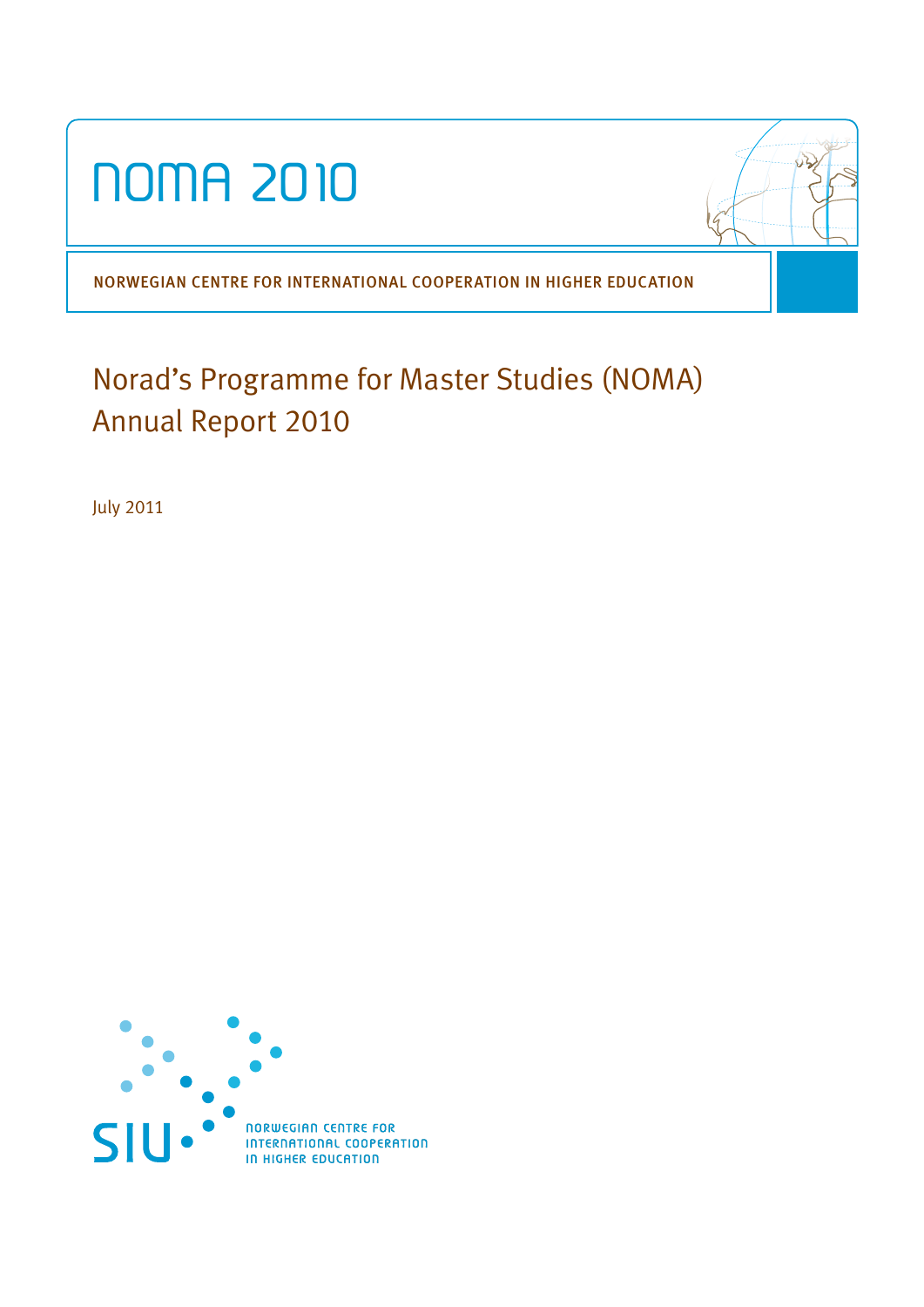

# Table of contents

- /03/ Introduction
- /04/ Executive Summary
- /04/ The NOMA Programme General Information
- /06/ Results obtained in the NOMA programme in 2010
- /10/ NOMA activities at programme level
- /14/ The NOMA Programme at Country Level
- /21/ NOMA Accounts 2010
- /22/ Appendices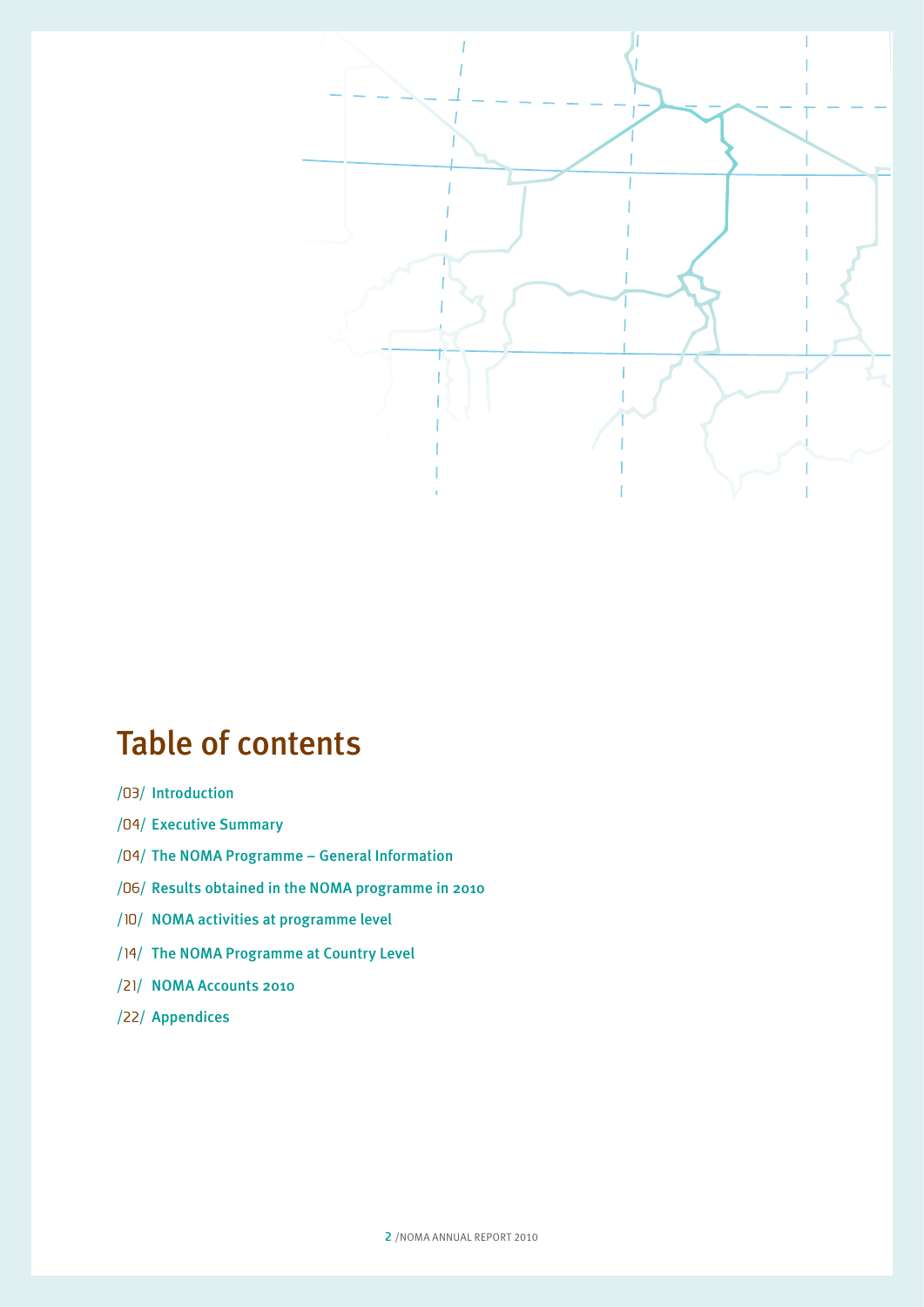# Introduction

Norad's Programme for Master Studies (NOMA) and the Norwegian Programme for Development, Research and Education (NUFU) were evaluated in 2009, and the final report was presented in early 2010. The main conclusions in the report are that the contribution by both the NUFU and NOMA programmes to capacity building has been significant, widely recognized and highly valued; while there is now a need to revisit the programmes' capacity building concepts in order to also meet the demand for more holistic approaches which encompass the department, the faculty, and even the university management.

One of the recommendations from the evaluation was that more synergies should be sought between the two programmes, and as a first step towards merging NUFU and NOMA, a joint Interim Board for the NUFU and NOMA Programmes was established from 1 July 2010, replacing the former separate programme boards. The Interim Board's period of work will last until 31 December 2011.

Following the presentation of the evaluation report, Norad initiated a process for developing a new programme concept to succeed the NUFU and the NOMA Programme. The Interim Board has been an active player in this process, by discussing the emerging plans and providing input to Norad. Towards the end of 2010 the chair of the Interim Board participated in a working group in Norad that developed the first drafts for a programme document for the new programme. The development of the new programme is delayed, which is of great concern to the Interim Board. It is imperative that uninterrupted funding is secured for continued capacity building activities within the higher education sector in developing countries.

During 2010 more than 1,700 Master's and PhD students have been pursuing their degrees with support from the NUFU and NOMA programmes. The two programmes have for several years been Norway's main instruments for contributing to capacity

building in higher education in partner countries in Africa, Asia and to a limited degree in Latin America.

As the NUFU Programme moves towards its concluding phase and the majority of the NOMA projects are within the mid to end term of their project periods, one of the main challenges is to secure sustainability of the capacity and competence that has been built up through NUFU and NOMA support. The increased individual competence has to be utilised to serve the institution as a whole, the education programmes established should be integrated as part of the mainstream activities of the institution, and graduates from the programmes should be employed in order to increase the general capacity of the institutions and the wider society. The ultimate goal of the two programmes is to provide the partner countries with capacity and competence to meet their diverse development challenges with domestic resources.

The project portfolios in the NUFU and NOMA programmes were mainly selected in 2006 and 2007, based on political priorities at that time and the aims and objectives stated in the Programme Documents for each of the two programmes. Although the programmes have long-term perspectives many of the projects are in line with the most recent priorities in Norwegian development policies. Both in the NUFU and NOMA programmes a number of projects are doing research and are educating experts to take care of issues related to natural resource management and climate change. Support is given to institutions in fragile states, with Sudan as the prominent example – and several projects are focusing on issues related to governance, democracy and postconflict situations. It is our hope that the emerging programme will be able to combine political priorities with academic perspectives in a partnership programme that will be attractive for partner institutions in the South and in Norway.

#### *Fanny Duckert*

Chair of the Interim Board for the NUFU and NOMA Programmes.



*INVESTIGATING GERMS/ Medical students in the laboratory at the Medical School at the University of Zambia. Here the students are practising microscopy; their task is to study microbes and to make realistic drawings of them.*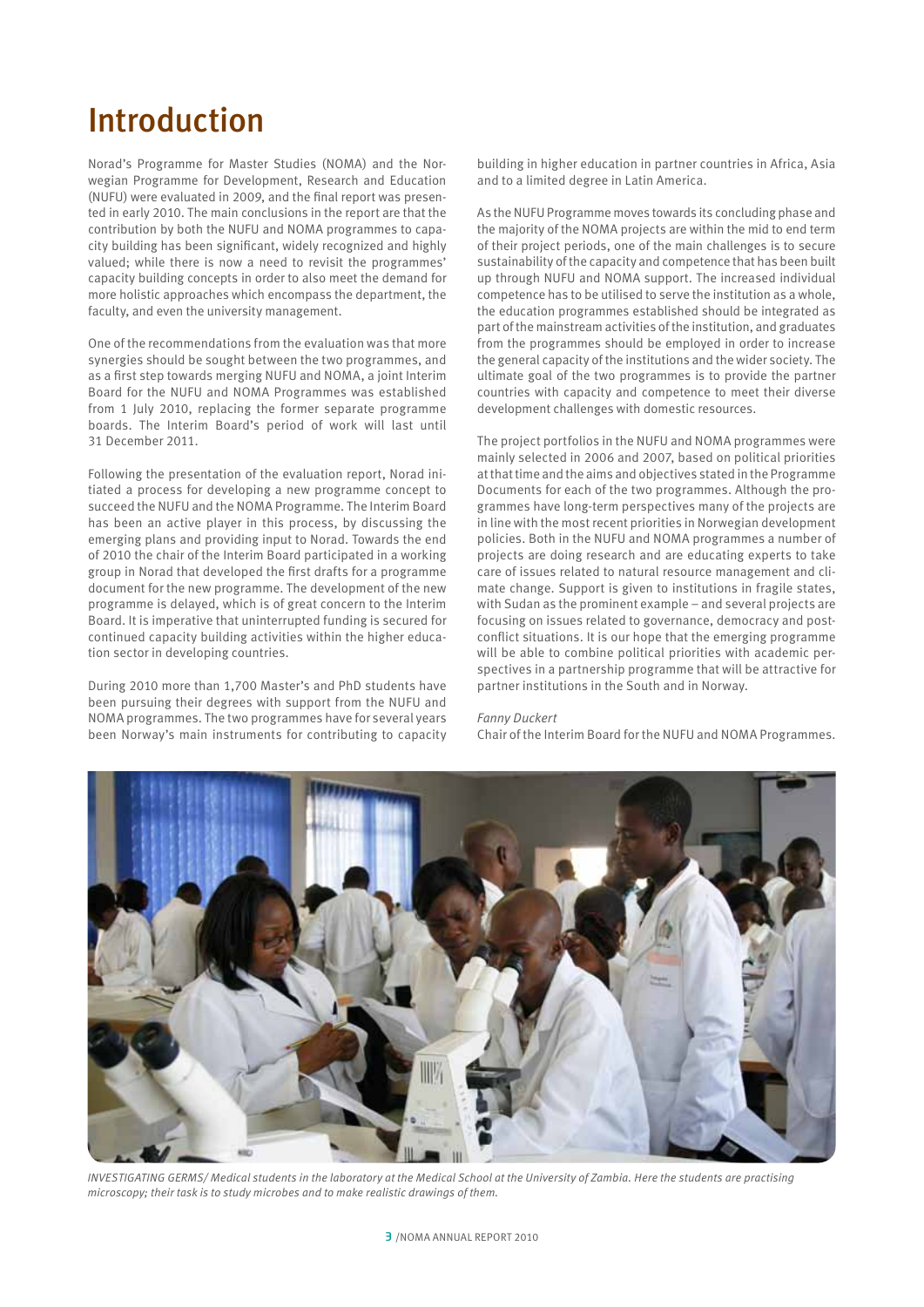# Executive Summary

This report gives an overview of the core activities and results with regard to capacity building and institutional development in the NOMA Programme in 2010. The report is based on the annual reporting from the institutions and projects participating in the NOMA cooperation. The report is structured in accordance with the Agreement between Norad and SIU for the Administration of the NOMA Programme Sections 8.2–8.3 and the NOMA Programme Document 2006–2010, Section 8.

The core activity in NOMA is to contribute to education through building capacity at Master's level at higher education institutions in the South and to enhance gender equality in all programme activities.

The majority of the 44 NOMA projects were in 2010 approaching the middle or end of their project periods. In 2010 the NOMA Programme Board allocated funding and extended the project period to 2012/2013 for 17 projects.

The tenure of the NOMA Programme Board ended on 30 June 2010. The NOMA Board was replaced by the Interim Board for the NUFU and NOMA programme.

In 2010 a total of 1,287 NOMA students were pursuing their Master's degrees. 40 percent were female students, which is an increase of 2 percentage points in the number of female students from 2009 to 2010, following a positive trend in the student gen-

der distribution since the first intake of NOMA students in 2007. In 2009 the first 114 NOMA students completed their Master's degrees. In 2010 the number increased to 240 graduates from 29 NOMA Master's programmes. 35 percent were female graduates.

74 percent of the Master's degrees awarded in 2010 were awarded by a partner institution in the South. 67 percent of the expected number of students graduated as scheduled in 2010. There were 2,102 applicants to NOMA Master's programmes in 2010. This includes applicants to 32 of the 44 Master's programmes with a scheduled intake of students in 2010. Of the total number of applicants, 742 were female. This is an increase of 227 female applicants from 2009.

Students trained under a NOMA programme are often employed as members of staff in the institution in the South, helping to alleviate the lack of qualified staff. Many programmes are increasingly attracting self-financing students, thus also contributing to the university income, and the programmes are gradually mainstreamed into the university system in all areas, including financing and strategic plans.

In order to meet long-term institutional needs and create capacity building, PhD funding and funding of basic laboratory facilities have been described as vital by the majority of the South partner institutions.

# 1. The NOMA programme – General Information

Norad's Programme for Master studies, NOMA, is a programme for providing financial support to develop and run Master's degree programmes in the South through collaboration between local and Norwegian higher education institutions. The programme is financed by the Norwegian Agency for Development Cooperation (Norad) and administrated by SIU. According to the agreement between Norad and SIU concerning the administration of the programme, Norad is responsible for the overall NOMA policy and for the guidelines regarding the management of the programme according to the instructions given by the Norwegian Ministry of Foreign Affairs (MFA). The NOMA Programme Document 2006–2010 defines the policy and guidelines for the administration of NOMA for the current programme period.

NOMA was established in 2006 following a comprehensive evaluation of its predecessor, the Norad Fellowship Programme (NFP). The total budget framework for the programme period 2006 to 2010 is NOK 343 million. In November 2008 an addendum to the agreement between Norad and SIU for the administration of the programme was signed, extending the programme period to 31 December 2014 and the budget framework with up to NOK 180 million.

NOMA-financed Master's programmes are open to all students, but only candidates from eligible countries may apply for a NOMA scholarship.

# 1.1 Programme objectives

- To support the development of Master's programmes at higher education institutions in the South through close collaboration with higher education institutions in Norway, in accordance with national needs.
- To achieve, in a longer-term perspective, sustainable capacity at institutions in the South to provide the national workforce with adequate qualifications within selected academic fields of study.
- To stimulate South-South-North cooperation through supporting the development of regional Master's programmes.
- To enhance gender equality in all programme activities.
- To strengthen and develop the expertise of Norwegian higher-education institutions in integrating both global and developmental perspectives into their professional work.

# 1.2 Thematic fields

Based on current Norwegian priorities and on the identified needs of the cooperating countries in the South, the following are the thematic fields for the current programme period: 1. Education

- 2. Environment, economic development and trade
- 3. Gender (modules within some Master's programmes)
- 4.Health
- 5. HIV/AIDS (modules within some Master's programmes) 6.Oil and energy
- 7. Good governance, democratic development, human rights and migration
- 8. Peace and conflict resolution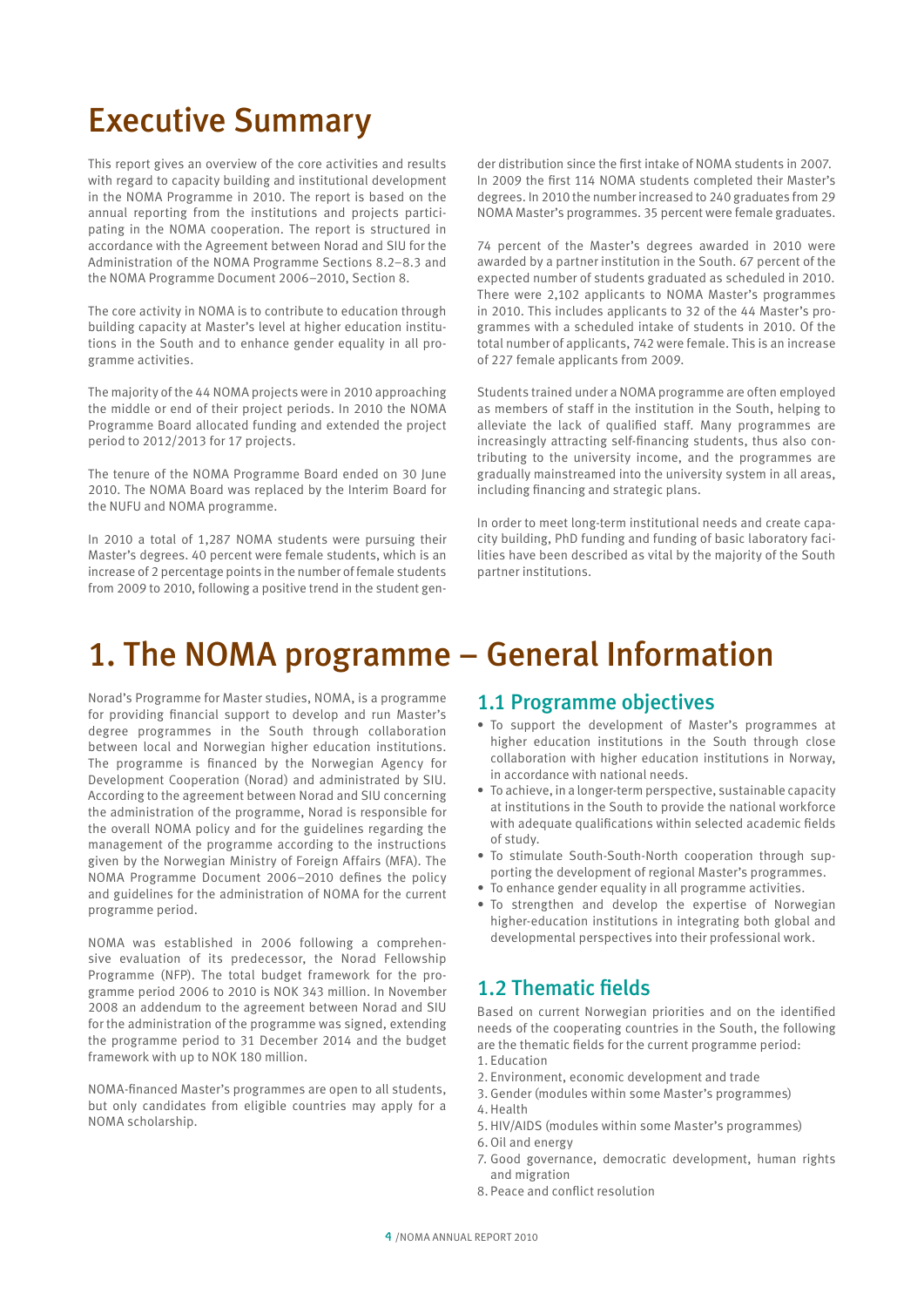Forty-four Master's programmes have been established in six of the eight NOMA thematic fields. There are main projects in all fields except two: gender and HIV/AIDS. However, many of the projects include Master's modules that address either one or both of these.

#### Figure 1: Number of NOMA projects 2010 within the eight thematic fields:



# 1.3 Geographical areas

## Listed NOMA countries

For the current programme period these are: Bangladesh, Bolivia, Malawi, Mozambique, Nepal, Nicaragua, Tanzania, Uganda and Zambia.

#### Other developing countries

Other developing countries are also included. For the current programme period these are the following country categories:

- 1. Countries that can further the Norwegian contribution to peace and conflict resolution and that are relevant to the rebuilding of society after conflict.
- 2. Countries whose expertise and capacity within higher education and research enable them to assist and cooperate with countries within the region that meet the criteria outlined above.

At present 30 NOMA projects have been established in one of the listed NOMA countries, ten projects are in countries furthering Norwegian contribution to conflict resolution and the rebuilding of society and four are within countries of regional relevance.

## 1.4 Master's programme categories

The NOMA Master's programmes are divided into the following categories:

- 1. Bilateral Master's programmes are based on cooperation between two higher education partner institutions, one in the South and one in Norway.
- 2. Multilateral Master's programmes involve two main partner institutions, one outside Norway (IoN) and one in Norway (IiN), but may consist of additional partner institutions both outside and inside Norway. It is a requirement for multilateral NOMA programmes to have a minimum of two partner institutions outside Norway; one main partner and one additional partner.

#### Figure 2: NOMA Master's programme categories:

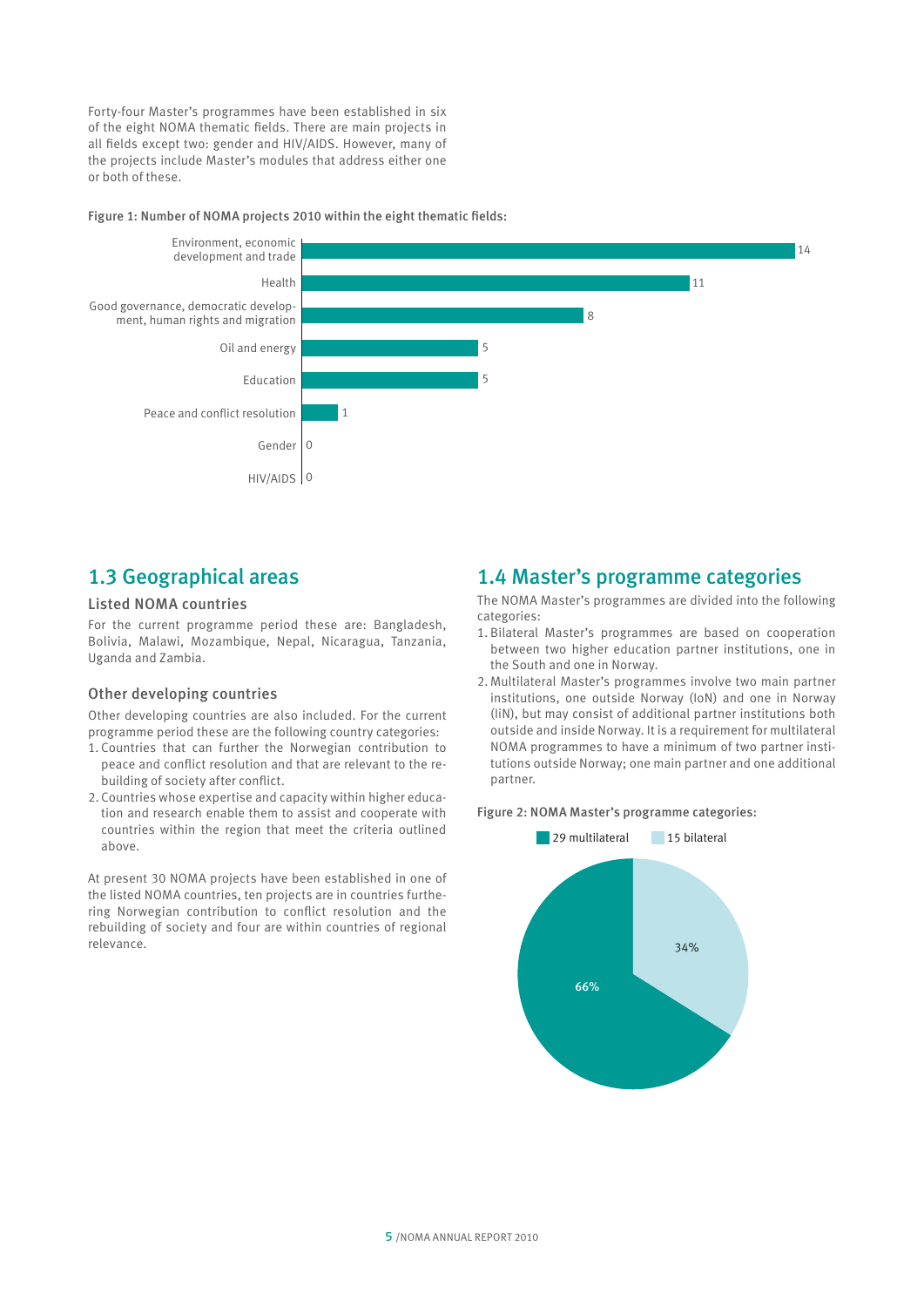# 2. Results obtained in the NOMA programme in 2010

One of the overall objectives of the NOMA programme is to provide the national workforce with adequate qualifications within selected academic fields of study and thus easing the shortage of qualified staff in the public and private sectors in relevant fields. The production of NOMA graduates is therefore the most direct result or output of NOMA programme activities.

In 2010 a total of 1,287 NOMA students were pursuing their Master's degrees. This includes students admitted in the years 2008, 2009 and 2010.

# 2.1 Graduated students

In 2009 the first 114 NOMA students completed and submitted their Master's theses. In 2010 the number increased to 240 graduates from 29 NOMA Master's programmes. 35 percent were female graduates. The expected number of graduates in 2010 was 358 students, meaning that 67 percent of the expected number of students graduated on schedule. Of the remaining 118 students due for graduation in 2010, seven students (one female and six male) discontinued their studies. The others are either delayed or awaiting their final examination or approval of their dissertation and will formally obtain their Master's degree in 2011.

177 or close to 74 percent of the Master's degrees awarded in 2010 were awarded by a partner institution in the South. The remaining 63 degrees or 26 percent were awarded by the Norwegian partner institution.

#### Table 1: Employment status graduated NOMA students 2010

| <b>Status after graduation</b>                 | Percent of<br>graduated<br>students<br>in 2010 |
|------------------------------------------------|------------------------------------------------|
| No information                                 | 30                                             |
| Employed by public sector                      | 25                                             |
| Employed by home higher education institution  | 21,2                                           |
| Employed by other higher education institution | 7,9                                            |
| Employed by civil society/NGO                  | 7,5                                            |
| Employed by private sector                     | 5,4                                            |
| Other                                          | 1,7                                            |
| Emigrated/Live abroad                          | 0,8                                            |
| Unemployed                                     | 0, 5                                           |

The employment status after graduation was reported as being known for about 70 percent of the students who graduated in 2010. While 25 percent were employed by a public sector agency, 21, 2 percent were employed by their home higher education institution, and 7,9 percent by another higher education institution in their home country or in the region.

#### Capacity development in public and private sectors and civil society

A total of 354 NOMA students graduated in 2009 and 2010 and have returned to their previous job environment or are seeking new and better employment opportunities. While the effect of the NOMA programme on social change in civil society and on capacity building in the public and private sectors can hardly be proven in a short-term perspective, information gathered

from the annual reporting certainly contains evidence that the programme is heading in the right direction.

The training of graduate students specialising in academic fields relevant to national development and research may lead to capacity development in the public and private sectors in a country. The student population in the majority of NOMA Master's programmes include civil service officials, NGO practitioners or staff at higher education institutions. The Master's programmes are of high relevance and have been tailored to develop the students' knowledge in order to meet challenges in their local environment.

The most important contribution of a NOMA programme at one particular institution is said to be the public-private partnership, which has been strengthened through the establishment of the programme. Networking and cooperation is formed between the students, who can then advocate the programme when returning to their respective working environments. Civil society will thereby benefit directly and indirectly through the NOMA cooperation.

The commencement of a new Master's programme within a given field at an institution often attracts special attention from government agencies and local public and private industries. The graduates from a particular programme are in high demand since they are newly qualified and possess the latest knowledge and skills within their particular field of interest. A NOMA Master's programme is also often the only course catering to the development of personnel needed for improvement of a certain sector of society.

Many of the graduates are already employed by public and private sectors, local government and civil society institutions. This represents a significant contribution of a NOMA programme to capacity development.

## 2.2 Student recruitment and enrolment in 2010

#### Recruitment

According to the general agreement on the administration of the NOMA projects, the student recruitment process should be open and transparent and based on the principle of equitable access. Broad recruitment of NOMA candidates from the whole country or region where the Master's programme is located is ensured by the following means:

- • Public announcement of the NOMA Master's programme in national media.
- An open and transparent process of selection of qualified candidates from diverse backgrounds.

Transparent and fair procedures for student recruitment to the NOMA Master's programmes have been established based on information received in the annual project report and during visits to the partner institutions. Calls for NOMA scholarship applications are made public through advertisements in national daily newspapers, on websites at partner institutions, through NGOs and INGOs offices and related departments of higher education institutions and government departments. In most cases entrance examinations are scheduled for the NOMA applicants, and shortlists are prepared. Written examinations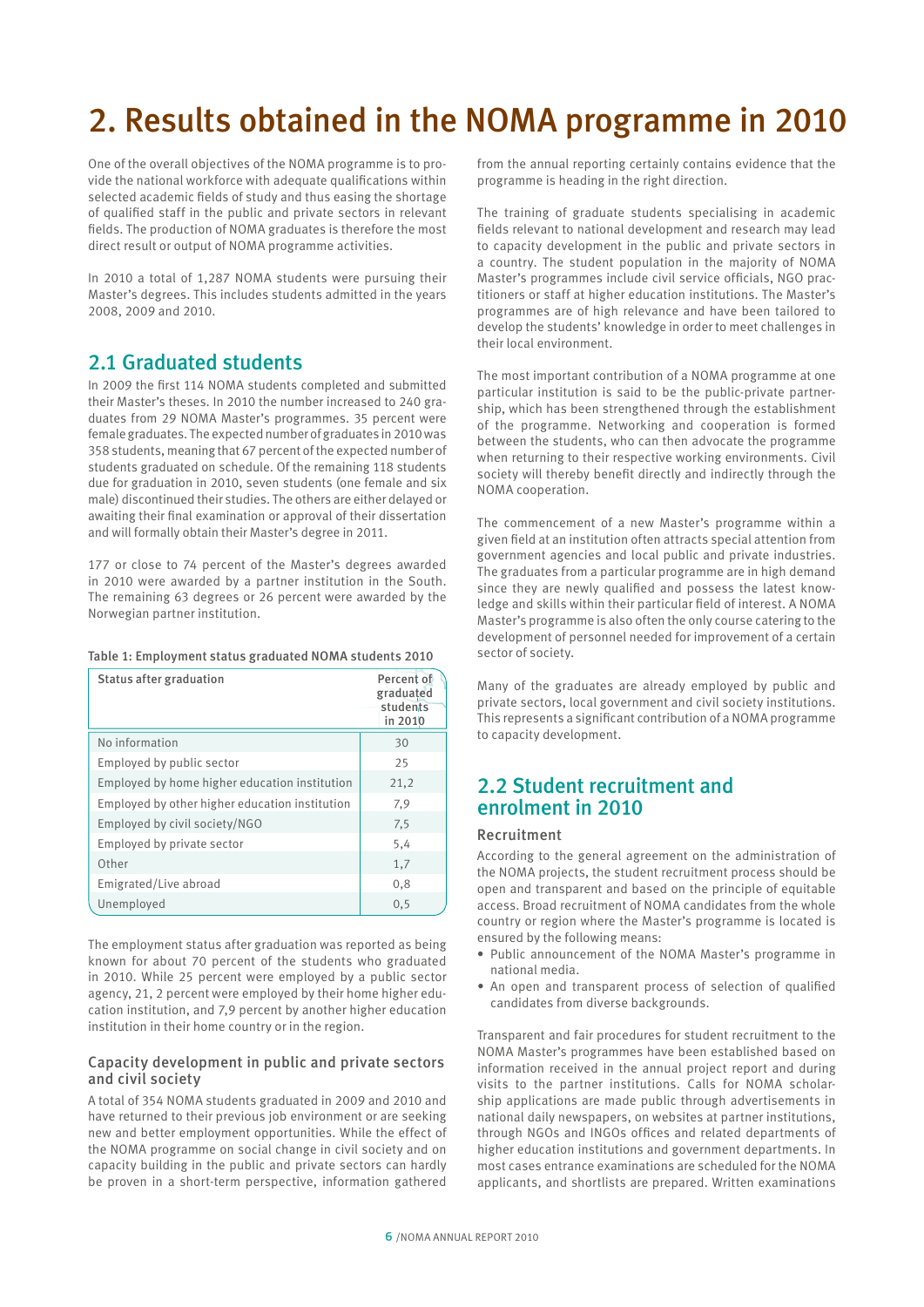are followed by interviews, and the final selection of NOMA applicants is often made jointly by the cooperating partner institutions.

Table 2: Applicants to NOMA Master's programmes 2007–2010

| Year         | No. of female<br>applicants | No. of male<br>applicants | Total no. of<br>applicants |
|--------------|-----------------------------|---------------------------|----------------------------|
| 2007         | 261                         | 563                       | 824                        |
| 2008         | 273                         | 486                       | 759                        |
| 2009         | 515                         | 980                       | 1495                       |
| 2010         | 742                         | 1360                      | 2102                       |
| <b>Total</b> | 1791                        | 3389                      | 5180                       |

There were 2,102 applicants to NOMA Master's programmes in 2010. This includes applicants to 32 of the 44 Master's programmes with a scheduled intake of students in 2010. This is an increase of 607 in the total number of applicants from 2009.

Of the total number of applicants, 742 were female. This is an increase in female applicants of 227 from 2009. The gender distribution female to male applicants in 2010 was 35 percent female to 65 percent male applicants.

The relatively high increase in the number of applicants from 2009 to 2010 can be interpreted as a sign of the actual relevance and the demand for the Master's programmes within a given academic field. Other factors that may have contributed to the increase in applicant numbers are the fact that the majority of the Master's programmes are announced through the regular institutionalised channels for advertisement of postgraduate studies in a country and the fact that students and graduates are "spreading the word" about the academic quality of a programme to colleagues and fellow students.

#### Enrolment

A total of 452 new NOMA students were enrolled into 29 NOMA Master's programmes in 2010.

Of these, 198 or 44 percent were female students. 26 percent of the female applicants were admitted, while only 19 percent of the male applicants were accepted. This confirms a trend from previous years: that the ratio of applicants to admitted students is higher for female applicants than for male.

#### Table 3: NOMA students enrolled 2007–2010

| Year  | No. of female<br>students enrolled | No. of male<br>students enrolled | Tota |
|-------|------------------------------------|----------------------------------|------|
| 2007  | 58                                 | 124                              | 182  |
| 2008  | 138                                | 234                              | 372  |
| 2009  | 161                                | 226                              | 387  |
| 2010  | 198                                | 254                              | 452  |
| Total | 555                                | 838                              | 1393 |

Figure 3: Status of the NOMA students when enrolled in 2010



Based on the information in the annual project reports for 2010, 282 students or 62 percent of the new students enrolled in 2010 have leave of absence from their employer during the study period. The others had to resign from their jobs, are working part-time or are recently graduated students without an employment background.

## 2.3 Gender equality

One of the main objectives of the NOMA programme is to contribute to gender equality in education and to the empowerment of women. NOMA Master's programmes should pursue the enrolment of female candidates in order to reach 50 percent female student participation through active recruitment strategies, gender perspectives, 'gender mainstreaming' and genderrelevant Master's programmes.



*GRADUATION/ NOMA students and programme coordinator (in the middle), Master of Arts in Political Science at the University of Malawi.*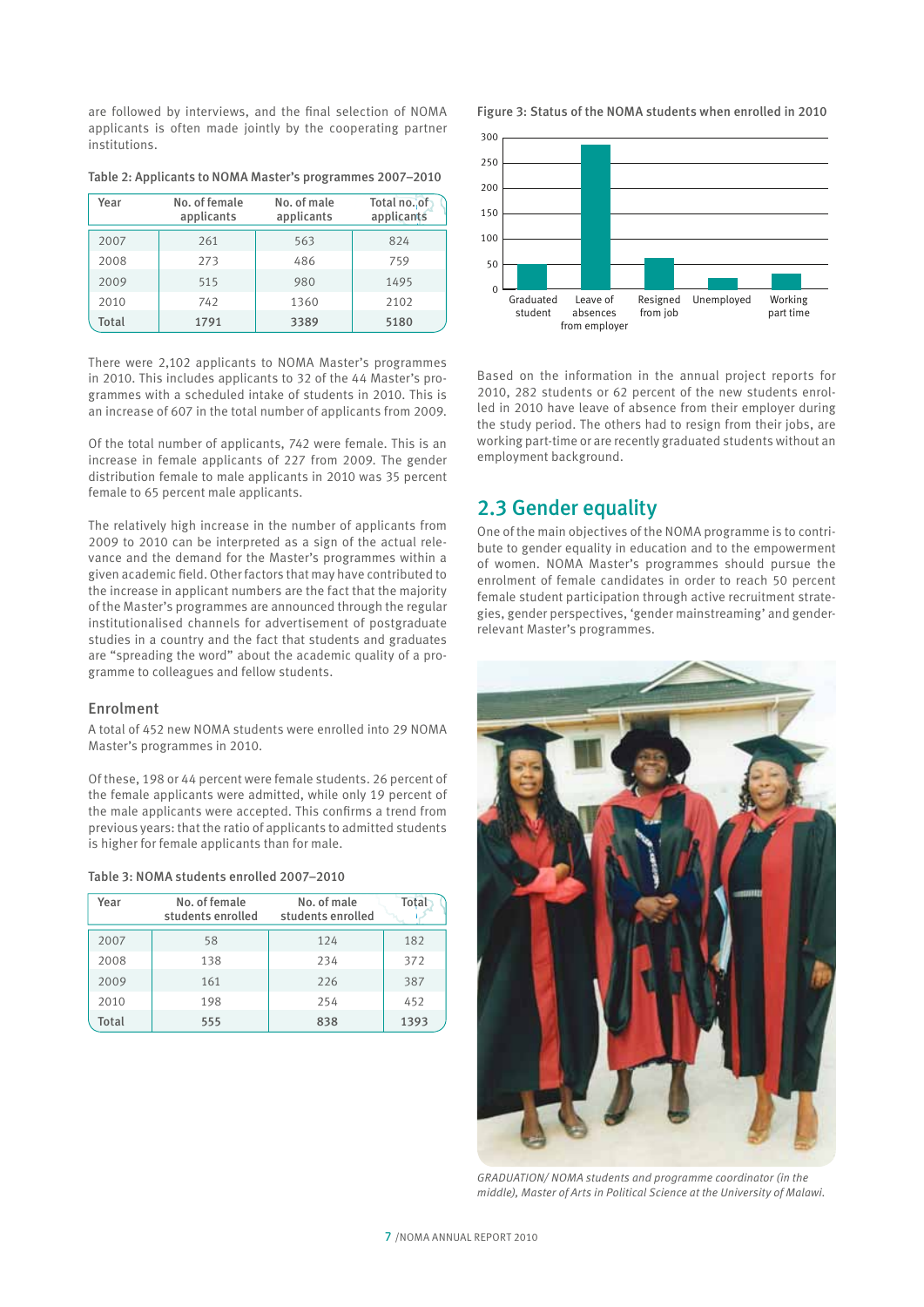NOMA projects are asked to indicate in their reporting how they are incorporating gender issues in the Master's programme activities, and some of the programmes have incorporated modules on gender issues in the curricula. However, all projects report a general concern and commitment towards reaching gender balance in their recruitment of students. This commitment is paying off, and the number of female NOMA students has seen a yearly increase since the first intake of students in 2007.

 Total NOMA Total NOMA Total NOMA Total NOMA Total NOMA Total NOMA student students student students student students population admitted population admitted population admitted 2008 2008 2009 2009 2010 2010 **Male** Female  $0%$ 10% 20% 30% 40% 50% 60% 70% 35% 37% 38%  $42\%$   $40\%$ 44%

Figure 4: Gender balance NOMA students 2008–2010

In 2010 there were 1287 students pursuing their master degrees. 40 percent were female students. In 2009, 38 percent of the active NOMA students were female, thus an increase of 2 percent points from 2009 to 2010.

To illustrate the positive trend, NTNU reports that some of the programmes within technology and sciences have increased the number of female students in the programmes. The master programme ANHEI - Angolan-Norwegian Higher Education Initiative at the University of Agostinho Neto, Angola enrolled 80 percent female candidates and only 20 percent male candidates in 2010. The same programme enrolled only male candidates in 2009. The MASTMO programme in Mathematical Modelling at the Hawassa University, Ethiopia, enrolled three female candidates of at total of 20 candidates. These are small but positive achievements as the numbers of qualified female applicants within this field are very few.

Since gender issues are complex matters rooted in culture and society, some of the master programmes are still struggling to attract and recruit enough qualified women to effectively use affirmative actions and the admission process to improve the gender ratio. Women are often faced with cultural and religious barriers as well as economic difficulties preventing them from applying. The same pertains to men in fields traditionally dominated by women, such as health and education. The institutions can only to a limited extent influence socioeconomic factors that determine the number of qualified applicants available.

To address these issues, the Interim Board for the NUFU and NOMA Programme therefore decided in 2010 to allocate funding to gender incentive activities in the NOMA Programme. Funding of NOMA Gender Incentive Activities was introduced as a supplement to projects supported by NOMA for the years 2011-2013/14. The projects can for instance apply for funding of activities to recruit more female students and for funding for development of bridging/introductory courses. They can apply

for funding of sensitisation visits to higher education institutions/seminars in order to stimulate interest among potential female applicants and grants for maternity leave and/or child care for female NOMA students. Funding for improvement of the working conditions for female NOMA students, e.g. improvement of accommodation facilities and of a secure working environment, is also available. The Gender Incentive Activities scheme was introduced in 2010, and the implementation of the activities will take place during the years 2011 to 2014.

# 2.4 Institutional development and capacity building

The NOMA programme has focus on institutional development through cooperation between higher education institutions in the South and in Norway through specific Master's programmes. An important element in institutional development is the embedding of Master's programmes in the South. Awarding of degrees and the level of institutional responsibility of a Master's programme are important indicators in determining the degree of local ownership and embedding. The fact that 74 percent of the NOMA Master's degrees awarded in 2010 are awarded by a higher education institution in the South is a strong indicator of institutional embedding of the Master's programmes.

Institutional development comprises academic, administrative and managerial perspectives. Sustainability implies that the institutional development established through Master's programme cooperation can be maintained and continued after the termination of the formal project and funding period. This implies that the South partner institution has obtained and can retain the necessary academic and administrative resources in academic and administrative matters, that vital infrastructure is in place and that the funding of the continuation is secured through strategic plans.

The first NOMA programme period came to an end in 2010. However, through extended programme funding, the majority of the NOMA Master's programmes will continue until 2012/13. This means that they are approaching the mid to end of their project periods. Based on information from the applications for extended programme funding, there appears to be increased awareness of plans for securing long term financing and academic and administrative resources after the project period expires in two to three years time.

In many cases students trained in a programme are employed as members of staff in the institution in the South, helping to alleviate lack of qualified staff. Many programmes are increasingly attracting self-financing students and thus also contributing to the university income, and the programmes are gradually mainstreamed into the university system in all areas, including financing and strategic plans.

In order to meet long-term institutional needs and generate capacity building, PhD funding and funding of basic laboratory facilities are considered to be vital for the majority of the South partner institutions. Some NOMA projects have applied for PhD positions through the Quota Scheme, and NTNU reports that these applications have been prioritised as a contribution to the sustainability of the NOMA Master's programmes in the South.

#### Academic staff development

Capacity building of the staff involved in the Master's programmes has been achieved through the exchange of knowledge in the course of South-South-North collaboration and through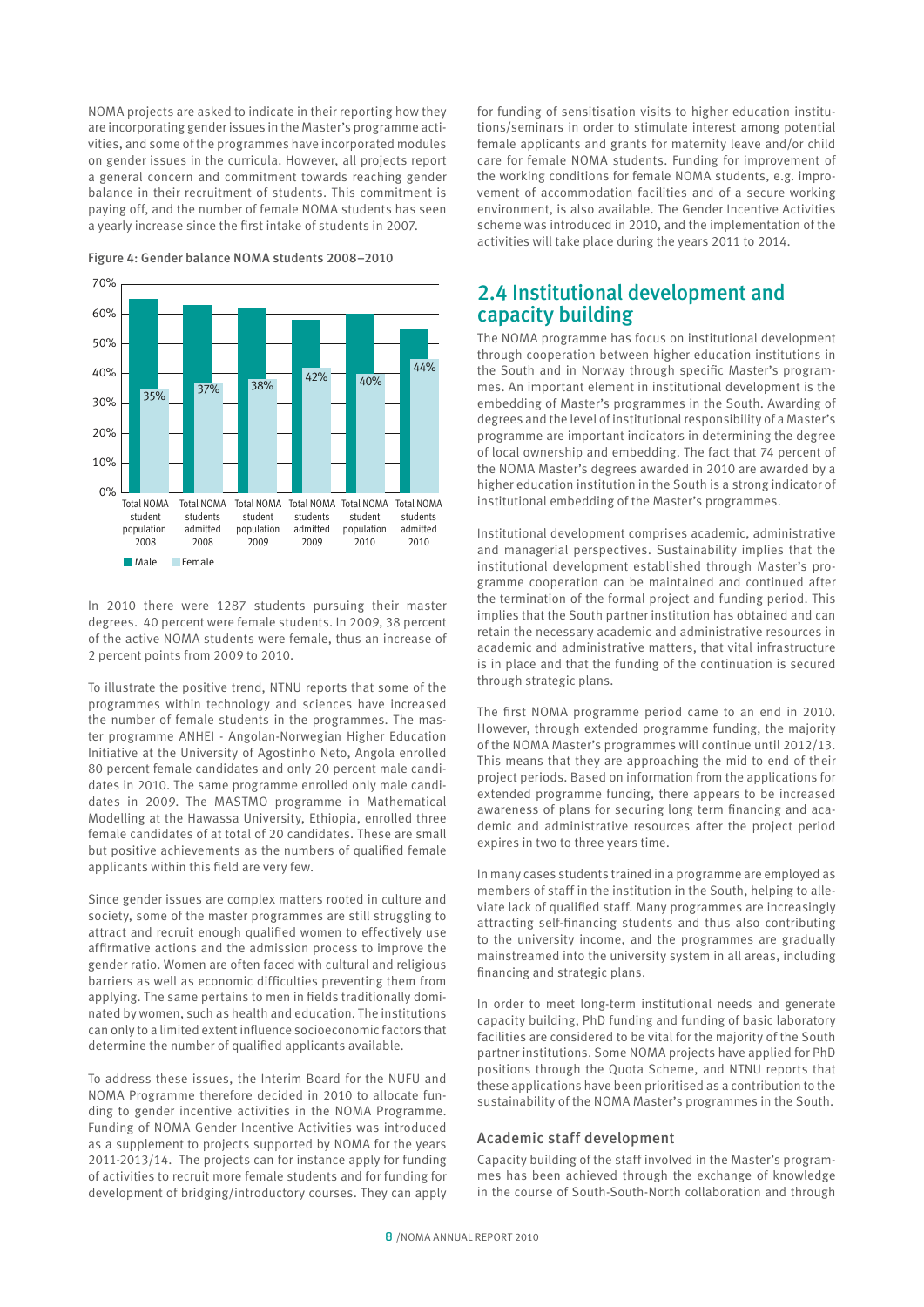

*CAPACITY BUILDING/ Students from the NOMA programme MSc in Clinical Neuropsychology at the University of Zambia. Lumbaka Kuanda (left) was a first cohort NOMA student and is currently working as a staff development fellow and a trainee lecturer at UNZA. Mazuba Hamweene is a second cohort student and was recruited from the police forces.*

international workshops and conferences. As a result of the NOMA cooperation, lecturers and students have improved their professionalism in coordinating international academic activities in addition to the development and enhancement of research capacity and research methodology.

The establishment of NOMA has led to collaborations between specialists, resulting in capacity building within an academic discipline that, prior to NOMA, may have been non-existent at the institution in the South. The funding available through a NOMA project has enabled such collaborations to be more evocative and useful for the partners involved by exposing them to global best practices and quality standards. Also, when staff members from the Norwegian partner institution visit the South partner institution to teach modules which need special expertise, this contributes to furthering the knowledge of South staff members in analytical techniques and research methods. As all the projects funded by NOMA are research-based, staff members are often trained within these projects, which is a direct contribution to capacity building at an institution.

NOMA students are participating in national and international research projects, many of which are useful to their Master's theses and in respect of their job prospects after graduation. Some of the first NOMA graduates will be employed as teaching staff at higher education institutions, which will take advantage of the experience they gained from participating in such a context.

#### Administrative development

The academic and administrative responsibilities for the Master's programmes supported by NOMA shall gradually become the sole responsibility of the partners in the South. At some institutions the NOMA programme has been running for close to four years. As a result, the institutions involved have acquired additional experience in cooperating in an international training programme. Eight new Master's programmes awarded supports in 2009 have started the project activities during 2010. As a result, the NOMA cooperation has enabled administrative staff to enhance their capacity to combine skills both in initiating and running a Master's programme.

Local adjustments to systems of administration of higher education programmes, such as reporting and evaluating and management procedures recognised by cooperating partner institutions, have in many cases been part of this process. This ensures the enhancement of institutional capacity to respond to requirements for international cooperation, such as within the framework of the NOMA programme.

In many cases managing a NOMA programme has also made an indirect contribution to the development of an institution by improving its international image and credibility, resulting in increased enrolment of foreign students and the generation of alternative sources of income through tuition fees and selffunding students.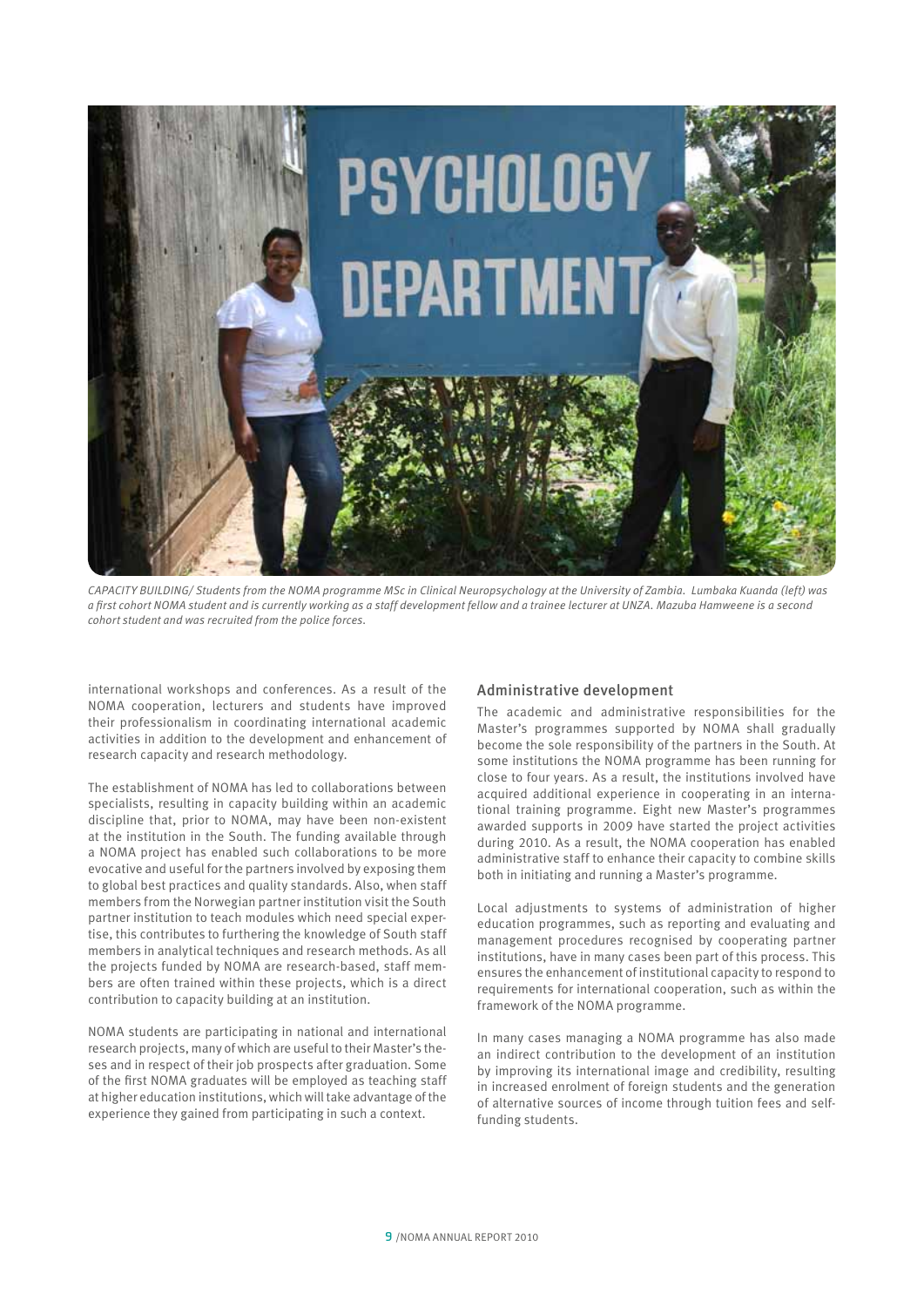# 3. NOMA activities at programme level

# 3.1 Call for applications and allocation of funding

Three NOMA 'Main Calls for Applications' have been announced since the inception of the programme. The first call was issued in 2006, resulting in allocation of funding to 17 projects (the NOMA I 2006 portfolio), and the second in 2007 (the NOMA II 2007 portfolio), adding another 19 projects to the overall NOMA programme portfolio. In November 2008 the third NOMA call for applications for the extended programme period 2010–2014 was announced by SIU. In October 2009 the NOMA Programme Board allocated funding to eight new projects (the NOMA III 2010–2014 portfolio).

In November 2009 SIU made a call for applications from projects approved for funding in 2006 and 2009 (NOMA I projects) and from projects approved for funding in 2007 (NOMA II projects). The projects could apply for funding for one additional student cohort commencing in 2010/11 with graduation of students due by 31.12.2013.

The call was based on the NOMA Programme Board's decision to allocate funds from the NOMA budget framework 2010–2014 for an extension of the programme period for NOMA I and NOMA II projects until 31.12.2013. In the call the NOMA Programme Board stressed the importance of clearly defined exit strategies to secure the long-term sustainability of the Master's programmes after the termination of the NOMA funding in 2013. SIU received 31 applications. 16 applications were from the 2006 NOMA I portfolio, and 15 applications were from the 2007 NOMA II portfolio. Five projects from the overall NOMA portfolio of 36 projects eligible to apply for NOMA funds in this round did not apply. The applications were presented to the NOMA Board at its meeting in February 2010. The Board approved additional funding for 17 of the 31 applications.

## 3.2 Institutional visits to NOMA higher education institutions in the South

During the period 27–30 September 2010, a delegation from Norad and SIU visited the University of Malawi (UNIMA). UNIMA was established in 1964 as the first public university in Malawi. Over the years the university has expanded and currently has five constituent colleges: Chancellor College in Zomba, the Polytechnic and College of Medicine in Blantyre, and Bunda College of Agriculture and Kamuzu College of Nursing in Lilongwe.

UNIMA has a long-standing history of cooperation with Norwegian higher education institutions through the NUFU programme and, more recently since 2007, through the NOMA programme. Both programmes are well supported by the university management and are acknowledged for their contribution to capacity building at the University of Malawi.

The purpose of the visit was to collect first-hand information and get a feel for the general situation at the University of Malawi. Meetings were held with the leadership, project coordinators in the two NOMA projects at UNIMA: *Health and Information Systems – Two integrated programmes at the University of Malawi in cooperation with the University of Oslo and Master of Arts in Political Science at the University of Malawi* in cooperation with the University of Bergen.

Topics discussed during the meetings were the main challenges and successes related to the establishment and running of the programmes and the sustainability of the Master's programmes after the termination of NOMA funding. Meetings were also arranged with the teaching staff and NOMA students from both programmes.

Despite University of Malawi's challenges within the area of infrastructure and capacity, the overall impression is that the two NOMA programmes that were visited are progressing well and are contributing to capacity building at UNIMA and in a long-term perspective to the Malawian society at large, as the programmes are demand-based and of high relevance. Both Master's programmes are an integral part of the postgraduate programme portfolio at UNIMA and are well supported by the university management.

The cooperation with the Norwegian partner institutions has been instrumental in the process of establishing guidelines, manuals and working modalities for the Master's programmes, thus strengthening the local foundations and long-term sustainability of the programmes. In addition the Norwegian partners have contributed with learning materials, teaching and supervision of the students and administrative support.

The Master's programme in Political Science is sustainable after only four years of support from the NOMA programme, and the PAS department will continue the programme with self-financed students from 2011.

Malawi has an underproduction of qualified academics, and the students met during the visit confirmed their confidence in finding or returning to well paid and relevant jobs after graduation.

# 3.3 The Norad-SIU Communication Plan

In 2007 Norad and SIU developed a Communication Plan for the cooperation between the two institutions. The plan was revised in 2008. In November 2010 a working group consisting of Norad and SIU staff conducted a brief internal evaluation of the communication plan and its implementation.

The main conclusions of the internal evaluation was that since the existing plan was developed after the agreements, contracts and programme and project documents were already in place, the consistency between the different documents was not optimal. The experiences gained through implementation of the existing plan form the basis for the possible development of a new plan for new programme phases. A new communication plan should be developed in parallel with – or as an integral part of – the cooperation agreement and programme document. It is an aim that the cooperation between Norad and SIU regarding communication activities should be strengthened.

The conclusions of the internal evaluation were endorsed by the consultative meeting between Norad and SIU in December 2010. The issue of developing a new communication plan, however, depends on decisions not yet made regarding the future capacity building programme to succeed the NUFU and NOMA programmes.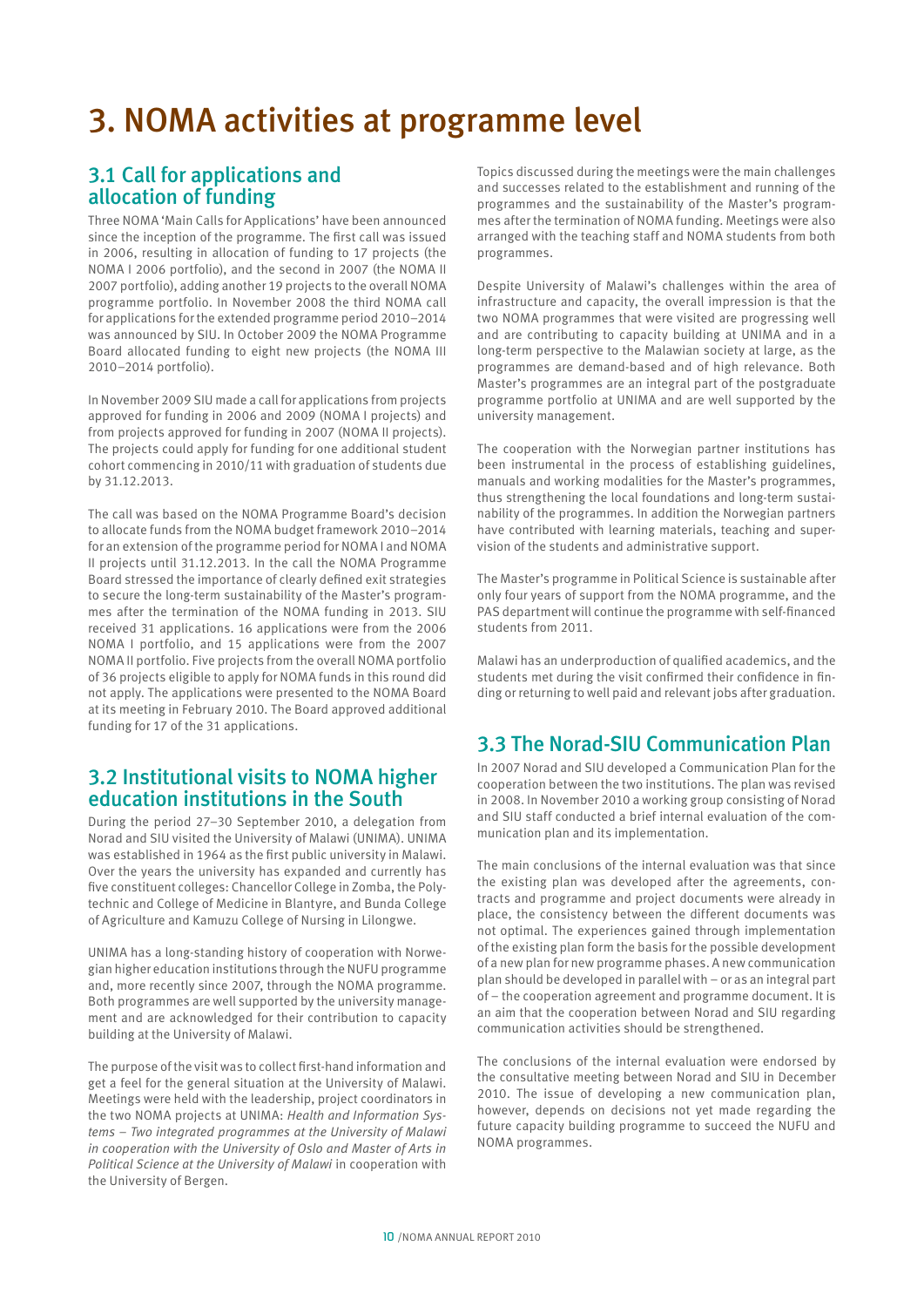# 3.4 Follow-up of the 2009 evaluation of the NUFU and NOMA programmes

The report from the evaluation of the NUFU and NOMA programmes carried out by COWI Denmark in 2009 was presented by Norad's evaluation department in January 2010.

The evaluation team, together with representatives from Norad's Evaluation Department and the Education and Research Department, visited four Norwegian universities to present the report. SIU attended all the meetings as an observer. The report was also presented at an open seminar in Norad's premises in Oslo. All meetings were well attended, and Norad's evaluation department invited stakeholders to submit written comments after the consultation meetings.

During 2010 Norad has followed up on the evaluation report. In September a concept note for a new programme to succeed the NUFU and NOMA programmes was presented, and a new round of meetings was held at Norwegian institutions. Written comments were invited from institutions in the South.

The follow up of the evaluation and the development of a new programme have been on the agenda for each meeting of the NUFU/NOMA Programme Board and later the Interim Board of the NUFU and NOMA programme. The chair of the Interim Board has since November 2010 been part of a working group at Norad developing the first draft of a new programme document.

During 2010 SIU received an increasing number of enquiries from institutions about the future of the NUFU and NOMA programmes, but by the end of 2010 a new programme had still not been launched.

# 3.5 Evaluation of SIU

Based on an initiative from the Norwegian Ministry of Education and Research (MER), NIFU STEP and Technopolis have carried out an evaluation of the overall activities and performance of SIU. The evaluation report was presented in October 2010. In general the evaluation describes SIU's role as a national programme office in positive terms, while there is also room for improvement. SIU still needs to develop its role and responsibilities as a national centre of expertise on international cooperation and as a service centre for the entire education sector. The evaluation report also recommends that adjustments be made to the governance and management of SIU. MER and SIU are working on the basis of the conclusions from the evaluation report in the further organisational development of SIU.

# 3.6 Risk factors and risk management in SIU's programme administration

The Annual Report focuses on the immediate results in the NOMA programme. There are, however, a number of risk factors that may hamper the achievements of the intended results both in the shorter and longer term. These factors can be found at different levels and involving different participants.

SIU includes in its yearly work plan an assessment of risks to SIU's own work, including strategies for mitigating these risks. SIU has also established "Guidelines for handling of irregularities". Implementation of the programmes is monitored according to agreements with Norad, and SIU acts promptly on all information regarding irregularities of any kind. However, the

most important responsibility in the monitoring of project activities, including financial management, lies with the partner institutions themselves.

There are also several other risk factors to the successful implementation of a project not directly related to management of funds. Many of these relate to human resources in terms of time and capacity available for project management, recruitment of staff and students, inadequate administrative procedures, illness, migration etc. The partner institutions themselves have the main responsibility of mitigating these risks and ensuring that sufficient human resources are available for a successful project implementation.

External factors beyond the control of any of the parties directly involved in the programme implementation such as political and economical situations, armed conflicts and natural disasters are also risk factors to the implementation of the NUFU/ NOMA programme.

# 3.7 Publications related to the NOMA programme

#### NOMA Magazine 2006–2010

In 2010 SIU issued a magazine presenting the output of a number of the Master's programmes supported by NOMA during the first programme period 2006–2010. The magazine provides glimpses of some of the immediate effects and results of the NOMA cooperation through interviews with students, project coordinators and others who have been involved in the scheme since the start in 2006.

The magazine is available from this web page:

http://www.siu.no/eng/Front-Page/Global-menu/Publications/ Publication-database/(view)/5979

### Guide to NOMA

In 2010 SIU published an online guide to the NOMA programme. The guide is intended to serve as a tool for present and future project coordinators and institutional contact persons participating in Norad's Programme for Master Studies (NOMA). The target groups are particularly project coordinators and institutional contact persons in the NOMA programme and others who are considering applying for NOMA funds in the future. The guide gives a short presentation of NOMA, including the background to the programme and the principles and the types of cooperation projects and activities funded by the programme. It also describes the different stages of a NOMA project, from the first initiatives and initial planning of a joint project, through the phases of application, selection, set-up and implementation, to the final reporting after the project has been completed.

The guide is available from this web page:

http://www.siu.no/eng/Front-Page/Programme-information/ Development-cooperation/NOMA#

#### "Gender matters"

In 2010 SIU published the booklet "Gender matters", which presents advice on and examples of how to better integrate gender issues in South-South-North university cooperation projects in research and education. The main target group for the booklet is project coordinators and institutional contact persons in the NUFU and NOMA programmes. The booklet is based on recom-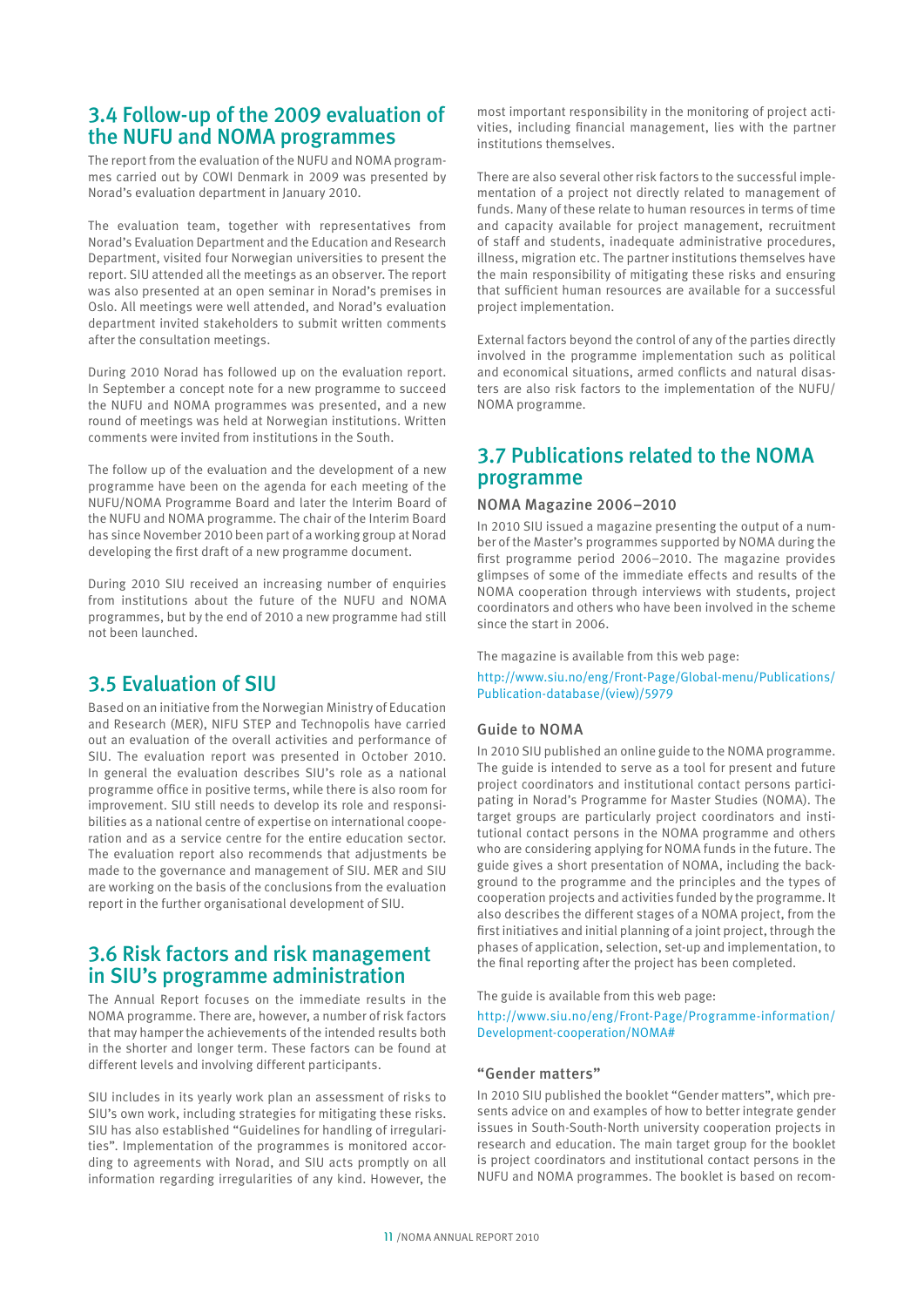mendations from Prof. Manuh's report and other sources such as Gender Balance in Research – Norway, but it also draws on programme-based experiences in order to provide practical suggestions on how to mainstream gender into research. The booklet also includes recommendations and practical examples of how to integrate gender mainstreaming in education activities.

#### SIU's project database

SIU's website, siu.no, provides general information about the NOMA programme as well as specific information for participants in the programme activities. A major overhaul of the website was performed in 2010. The new online project database provides information on all projects supported by the NOMA programme and by other programmes managed by SIU, and it includes abstracts of NOMA Master's theses and lists of publications and dissemination activities in other programmes.

#### NOMA articles in Global Knowledge (GK) and Highlights

#### *Global Knowledge*

Global Knowledge is an interdisciplinary magazine that offers stories on political issues with global implications in research and higher education. The magazine provides an international arena for debate and focuses on cooperation where partners have a wide range of political, economic, cultural and/or religious backgrounds. GK is published by SIU, but the content is not limited to the programmes managed by SIU. GK is financed by Norad, the Ministry of Foreign Affairs and the Ministry of Education and Research.

#### http://www.siu.no/eng/Front-Page/Global-knowledge/About-Global-Knowledge

#### *Highlights*

Highlights is an internet-based magazine that presents results from the NOMA and NUFU programmes to the general public, academics, administrators, policymakers and other interested parties. Highlights' aim is to provide an insight into the activities and results of the projects within the research and education of Master's and PhD candidates in the South.

#### http://www.siu.no/highlights

In 2010 GK and Highlights contained two articles based on two NOMA projects:

- *• Master of Arts in Political Science at the University of Malawi* and the article: "The Politics of Water"
- *• MSc sandwich programme within the petroleum sector in Asia and Africa* and the article "In Need of Engineers"

## 3.8 The NOMA Programme Board

The tenure of the NOMA Board ended on 30 June 2010. The NOMA Board's main task was to oversee qualitative aspects regarding the programme, assess project applications and allocate funding to projects according to the stated aims, monitor activities, and to have a consultative role in the further development of the NOMA programme.

The members of the NOMA Board were appointed by the SIU Board of Directors.

In 2010 the NOMA Board held two meetings in Bergen: 2 February and 26 May.

| <b>Members</b>                                                                    | Deputy members                                    |
|-----------------------------------------------------------------------------------|---------------------------------------------------|
| Professor Jon Kleppe - Chair                                                      | Professor Jens Kaasbøll                           |
| Norwegian University of Science and Technology                                    | University of Oslo                                |
| Professor Gitiara Nasreen - Deputy Chair<br>University of Dhaka, Bangladesh       |                                                   |
| Associate Professor Marianne Sandberg                                             | Associate Professor Sidsel Roalkvam               |
| Norwegian School of Veterinary Science (to: 31.12.09)                             | University of Oslo                                |
| Professor Goolam Mohamedbhai                                                      | Professor Olusola Oyewole                         |
| <b>Association of African Universities</b>                                        | Association of African Universities (to 31.12.09) |
| Professor Arne Olav Øyhus                                                         | Vice Dean Odd Ragnar Hunnes                       |
| University of Agder                                                               | Volda University College                          |
| Professor Gry Synnevåg                                                            | Professor Berit Rokne Hanestad                    |
| Norwegian University of Life Sciences                                             | University of Bergen                              |
| Director Tomas Kjellqvist<br>Director of Research Policy, SWEDEN                  |                                                   |
| Halvor Lie Willadsen                                                              | Inger Østbye                                      |
| Confederation of Norwegian Enterprise (NHO)                                       | Confederation of Norwegian Enterprise (NHO)       |
| Forbundssekretær Dag Westhrin                                                     | Kristine Hansen                                   |
| Norsk Tjenestemannslag                                                            | Skolenes Landsforbund                             |
| Student Torunn Berg, NSU<br>National Union of Students in Norway (to 30.06.09)    |                                                   |
| Student Kristian Blindheim<br>National Union of Students in Norway (From 01.07.09 |                                                   |

#### Members of the NOMA Programme Board (until 30 June 2010):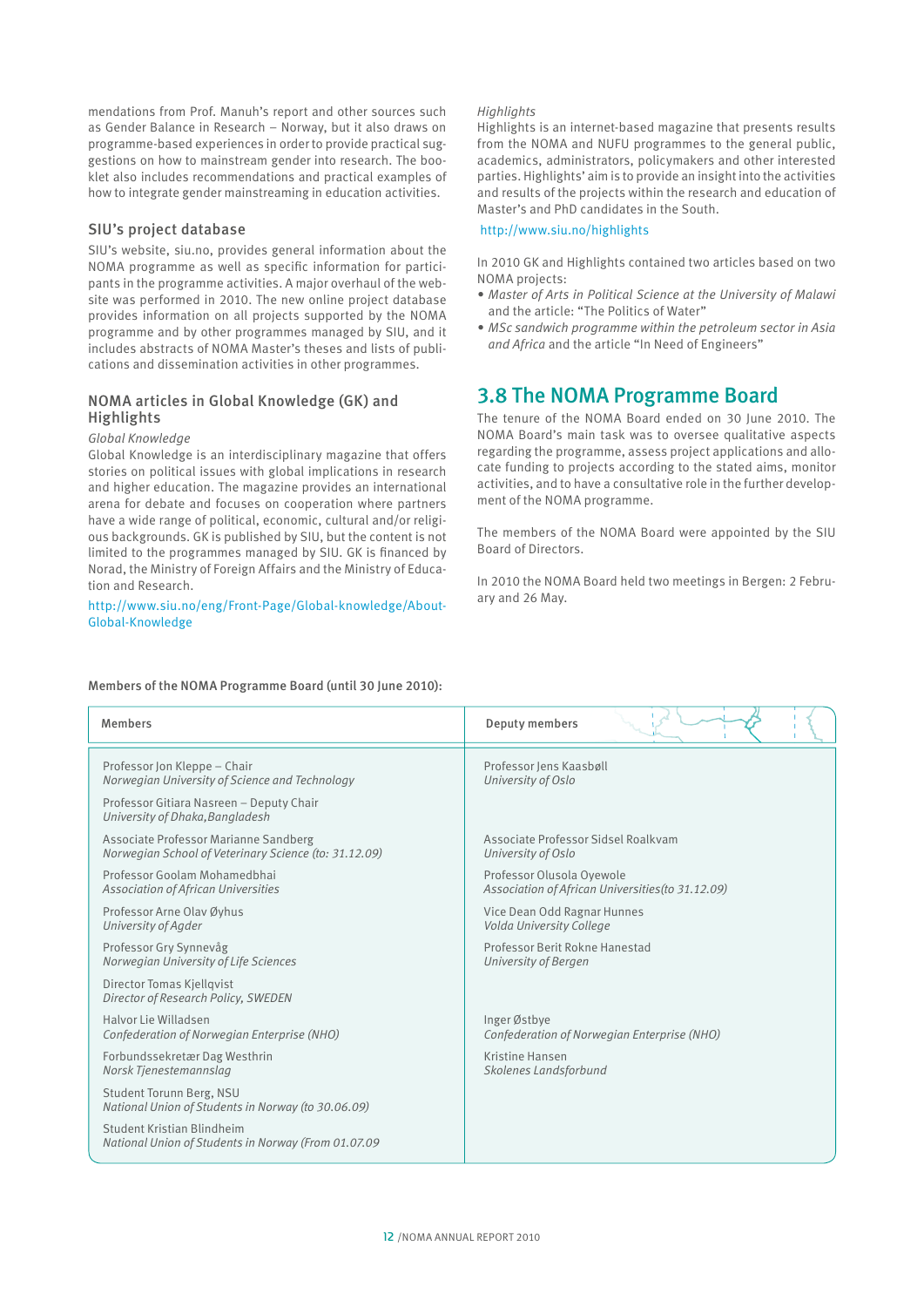# 3.9 The Interim Board for the NUFU and NOMA programme

As a follow-up to the recommendations in the evaluation report on the NUFU and NOMA programmes presented to stakeholders on 4 February 2010, SIU's Board of Directors appointed a joint Interim Board for the NUFU and NOMA programmes on 14 June 2010. The members of the Interim Board were appointed for a period from 1 July 2010 to 31 December 2011.

The Interim Board for the NUFU and NOMA programme is responsible for allocating funds to projects and activities under the NUFU and NOMA programmes and for making decisions in support of the intentions of the respective Programme Documents. The Board shall contribute towards strengthening the

collaboration and achieving synergy between the NUFU and NOMA programme and the participating institutions within the framework of the agreements for the two programmes. The Board shall also be an active contributor and dialogue partner in the development of new programme activities to succeed the two existing programmes.

The Interim Board consists of four members from the Norwegian higher education sector, two members appointed by Norad, and one student appointed by the Norwegian Student Organisation. Norad and the Norwegian Association of Higher Education Institutions (UHR) participate in the Interim Board meetings with observers.

#### Members of the Interim Board for the NUFU and NOMA programme (from 1 July 2010):

| <b>Members</b>                                        | Deputy members                                        |
|-------------------------------------------------------|-------------------------------------------------------|
| Professor Fanny Duckert - Chair<br>University of Oslo |                                                       |
| Professor Tore Jarl Gutteberg - Deputy Chair          | Frank Lindberg                                        |
| University of Tromsø                                  | University of Nordland                                |
| Professor Asunción Lera St. Clair                     | Sidsel Roalkvam                                       |
| University of Bergen                                  | University of Oslo                                    |
| Professor Stein R. Moe                                | Thorkild Tylleskär                                    |
| Norwegian University of Life Science                  | University of Bergen                                  |
| Professor Lennart Wohlgemuth,                         | Marit Nesje                                           |
| University of Gothenburg, appointed by Norad          | Norwegian School of Veterinary Science                |
| Dr. Gitiara Nasreen                                   | Tomas Kjellgvist                                      |
| University of Dhaka, appointed by Norad               | Sida, appointed by Norad                              |
| Student Håvard Vederhus.                              | Julie Ness                                            |
| National Union of Students in Norway                  | Appointed by the National Union of Students in Norway |

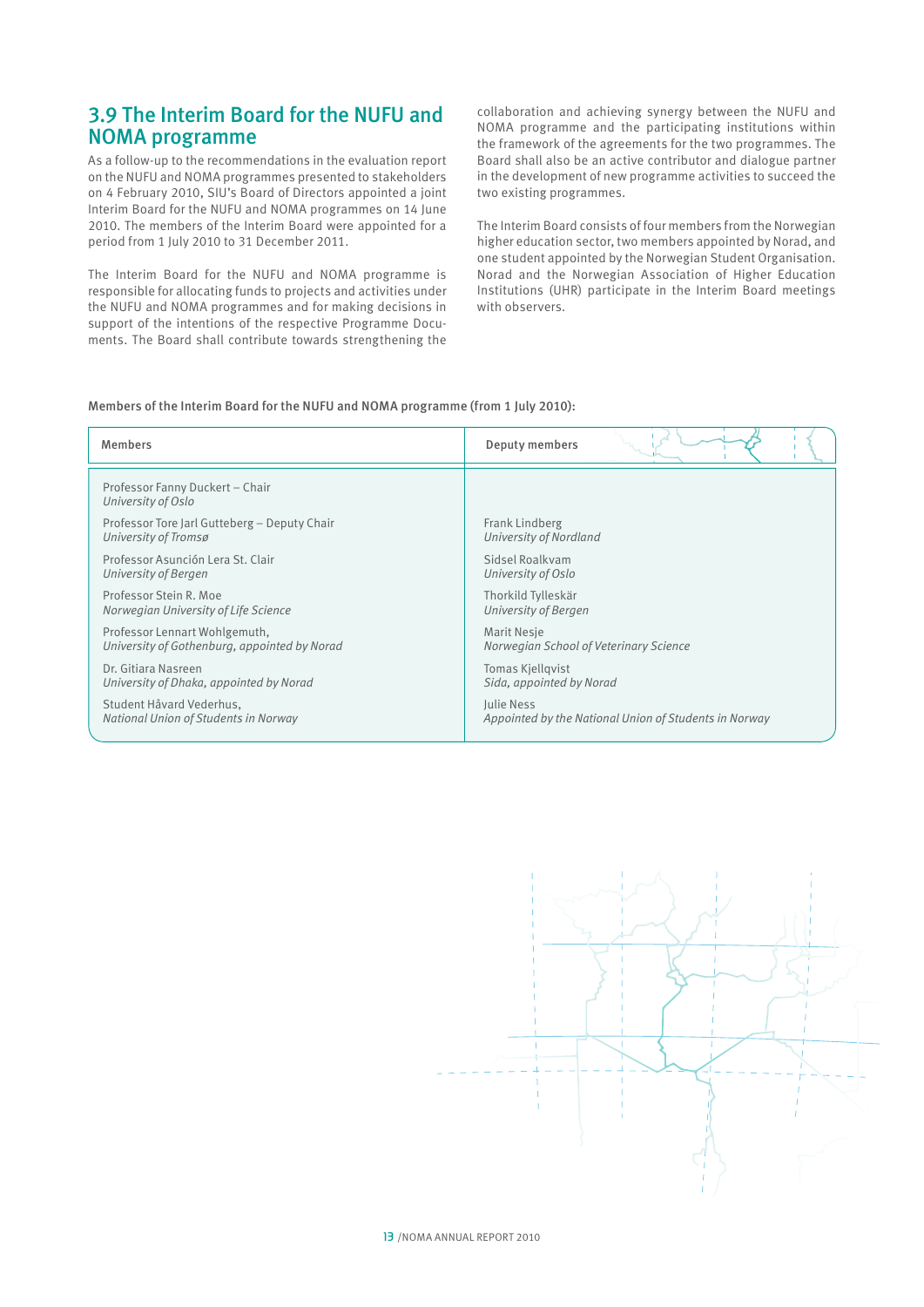# 4. The NOMA Programme at Country Level

This section provides an overview of the progress made by the NOMA projects in terms of their expressed goals and objectives. The summaries are based on the 44 Annual Project Reports for 2010 for the NOMA I, II and III project portfolios.

The projects are presented according to the geographical areas stated in the NOMA Programme Document 2006–2010:

- Listed NOMA countries.
- • Countries that can further Norwegian cooperation on peace and conflict resolution and rebuilding society after conflict.
- Countries with expertise and capacity within higher education and research.

# 4.1 Listed NOMA countries

### Bangladesh

#### *Integrated Master's Programmes (M.Phil.) in Public Health Research in Asia (Bangladesh, Nepal, Bhutan, India and Pakistan) (2006–2013)*

This is a multilateral project with the Bangladesh Institute of Health Sciences and the University of Oslo as main partners. The main aim of the programme is to develop capacity to deal with the challenges in developing countries with regard to non-communicable diseases such as diabetes, cardio-vascular disease and mental health. The programme has a strong regional presence and recruits students from Bangladesh, Nepal, Bhutan, India and Pakistan. The programme started in 2008, somewhat later than planned. So far, a total of 67 students, of whom 25 are female, have been enrolled. Four students have graduated in 2010. One has been employed by the Bangladesh Institute of Health Sciences.

#### *MSc sandwich programme within the petroleum sector in Asia and Africa (2006–2013)*

This is a multilateral project with Bangladesh University of Science and Technology (BUET) and the Norwegian University of Science and Technology (NTNU) as main partners. Eduardo Mondlane University (EMU) in Mozambique and the University of Stavanger (UoS) are additional partners. There is high demand for petroleum graduates both in Africa and Asia, and the aim is to provide students with the necessary knowledge and skills for employment in the private and public sectors. The first two semesters of the programme are taking place in Norway, at NTNU or UoS, while the two final semesters take place at BUET. The programme started in August 2007. So far, 28 NOMA students have been enrolled, of whom three have been female. Twelve students have graduated, of whom the majority continue to work in their respective companies after graduation. Besides BUET, other institutes have also benefitted from the programme as two of the graduates have found work at another university in Bangladesh.

### *Joint regional programme for Master's degree in journalism, media and communication (2007–2013)*

This is a multilateral project with the University of Dhaka and Oslo University College as the main partners in collaboration with the Pathshala South Asian Institute of Technology, College of Journalism and Mass Communication and the University of Punjab. The project aims to strengthen capacity in the field of professional journalism and communication in relation to

processes of democratisation, good governance and the understanding of human rights and processes of migration. The programme started in September 2008 and recruits students from Bangladesh and Nepal. All 26 students from the first cohort graduated in 2010, some with excellent grades. The enrolment of 26 new students in the second cohort improved the overall gender balance among students (14 female and 12 male students).

### *Master's in Public Policy and Governance (MPPG) (2007–2013)*

This programme is a multilateral project with North-South University and the University of Bergen as the main partners in collaboration with Tribhuvan University. The programme enrolled the first group of students in 2008. One of the major objectives of the programme is to analyse policies used in NGO poverty reduction, programmes such as microcredit, the government's Poverty Reduction Strategy Paper (PRSP), policies on the environment, health and education, women and empowerment, and local democracy. The programme involves close collaboration with the government of Bangladesh and attracts an increasing number of students from the civil service. All 22 students from the first cohort graduated successfully in 2010. The majority of the students recruited are already in employment, and the graduates from the first cohort were mainly from the civil service, NGOs and research institutions. Due to its expertise in human resource development of civil servants, the project has been involved in establishing a 'Change Management' training programme in co-operation with Ministry of Establishment and UNDP.

## Bolivia

#### *Master's in Educational Technologies and Digital Resources (M.Ed.Tech.)/Maestria en Technologias Educativas y Recursos Digitales (M.Ed.Tec.) (2010–2014)*

This is a multilateral project with the Universidad Privada del Valle in Bolivia and the University of Bergen as main partners. Universidad EAFIT, Colombia is an additional partner. The aim of the programme is to educate professionals for teaching and research using information and communication technologies (ICT). The initial plan was to start up in August 2010 with 19 NOMA students, but due to national regulations in Bolivia, the Master's programme can only start after a formal accreditation of the programme. The main objective in 2010 has been to pursue this accreditation.

## Malawi

#### *Master of Arts in Political Science at the University of Malawi (2006 –2010)*

The programme is a bilateral project between the University of Malawi and the University of Bergen. The aim of the project is to provide Malawian society with expertise in political science. The programme started in May 2007, and 2010 was the last year with NOMA funding. 40 NOMA students, of whom eight female students, have been enrolled in the programme. 15 students have graduated, while the others have submitted their theses. The actual graduation will take place during 2011 due to the graduation procedures at Malawi University. Most of the graduates have either returned to their previous employment or found new positions in relevant institutions such as the media and governmental institutions. From 2011 the programme will continue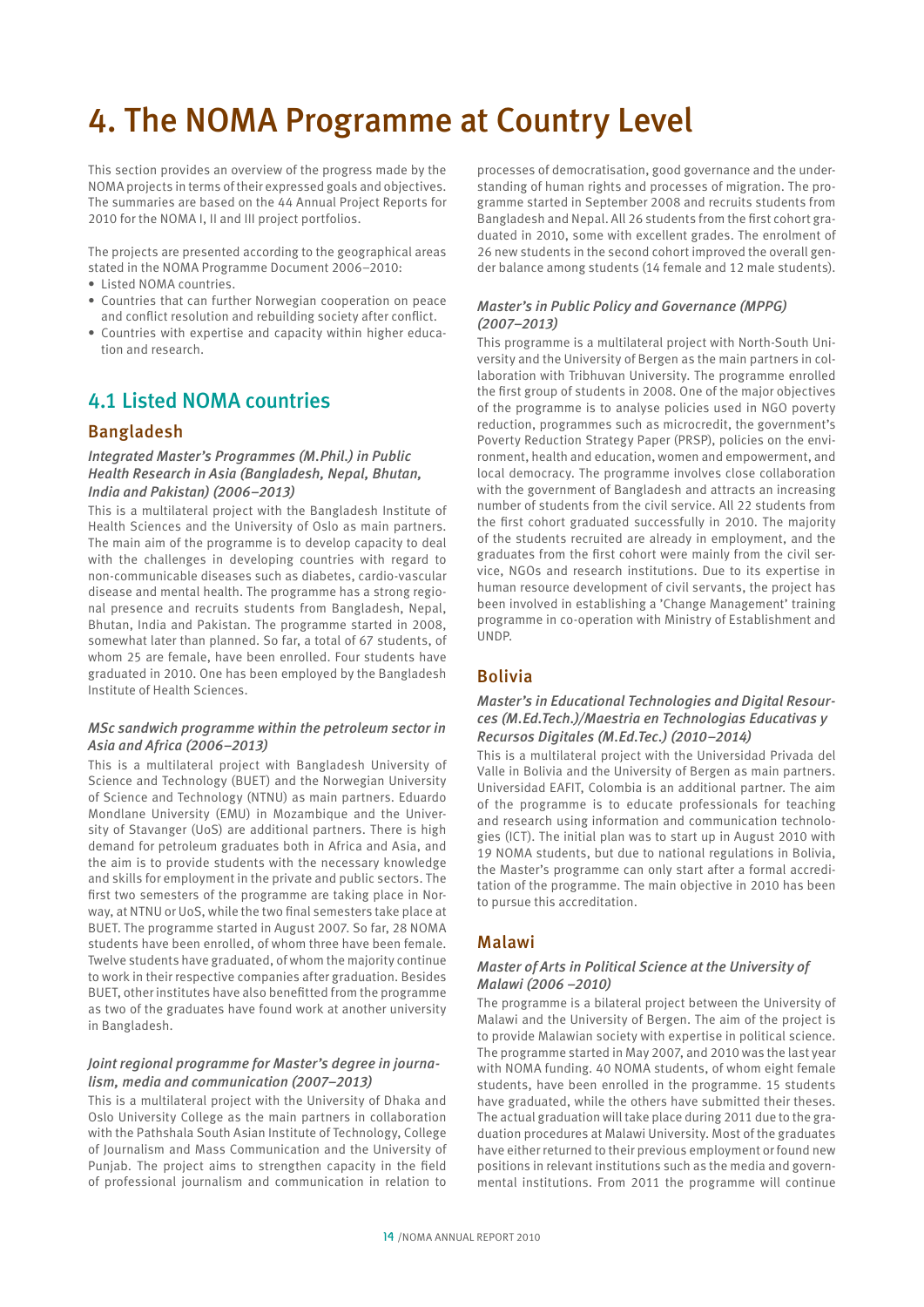without NOMA funding, and in 2010 the programme accepted 15 self-funding students who will start their studies in 2011. The Master's programme has thus achieved sustainability.

#### *Health and Information System – Two integrated programmes at the University of Malawi (2007–2013)*

The project is a bilateral cooperation between the University Malawi and the University of Oslo. The project consists of two tracks: a Master's in Informatics, Information Systems Specialisation and a Master's in Public Health, Information Systems Track. The aim is to develop and enhance management capacity in public health in Malawi and the region. Through collaboration between the two programmes, some of the candidates will acquire specialised expertise in managing the country's health informatics systems. Most of the students have been granted leave by their employer to complete the Master's degree and write their thesis in connection with their work. While the Master's programme in Public Health started as planned in 2008, the Informatics programme was delayed, and the first cohort was enrolled in 2009. Graduation of students from the first cohort has also been delayed, and expected graduation has been postponed to 2011. A new group of students was admitted in 2010, and currently a total of 22 students are enrolled in the programme.

### Mozambique

#### *Applied Marine Sciences for Sustainable Management of Natural Resources in Mozambique (2007–2013)*

This is a bilateral project between Eduardo Mondlane University and the University of Bergen. The programme integrates disciplines of Marine Sciences to build knowledge on environmental sustainability, fisheries and aquaculture management and integrated coastal zone management. Four students were enrolled at the start of the programme in 2008 and successfully graduated in 2010. All of them were in employment while completing their degrees, three of them at the School of Marine and Costal Sciences and one at the National Institute for Hydrography. A second group of students has now been admitted and is expected to graduate in 2012. The new group consists of ten students, six of whom are female. The first group was awarded their degrees by the University of Bergen. However, three new courses have now been developed in the South, and the degree for the second cohort of students will be awarded by Eduardo Mondlane University.

## Nepal

#### *MSc programme in Hydropower Development (2006 -2011)*

This is a bilateral project between Tribhuvan University and the Norwegian University of Science and Technology. The programme has been developed to meet the training needs of engineers engaged in the planning and implementation of hydropower and/or water resources projects. The programme started in August 2007 and has had a total of 12 NOMA students (one female) enrolled to date. Four students graduated in 2010. All graduates have returned to their home countries and taken up relevant employment. The third and last cohort of four students enrolled in 2009 will graduate in August 2011.

#### *Master's programme in Conflict, Peace Building and Development (2006–2013)*

This is a multilateral project with Tribhuvan University and the Norwegian University of Life Sciences as the main partners in collaboration with the University of Ruhuna and Eastern Uni-

versity in Sri Lanka. The overall objective of the programme is to contribute to higher level capacity building in conflict management, peace-building and development in order to assist with the rebuilding and long-term development of war-torn communities and regions in Nepal and Sri Lanka. The Master's programme started in September 2007. The first two semesters are taught at Tribhuvan University, while the third and fourth semesters are taught in Sri Lanka. Tribhuvan University has institutionalised the programme as an independent department: the Department of Conflict, Peace and Development Studies under the Faculty of Humanities and Social Sciences. This bodes well for the sustainability of the programme. To date 56 NOMA students, of whom 22 are female, have been enrolled in the programme, and nine have graduated. The graduates have reported that the knowledge gained through the programme has enhanced their professional ability and competence in their day-to-day work. The programme has in 2010 extended the collaboration beyond the NOMA partners, including the Ministry of Peace and Reconstruction in Nepal.

### *Master of Engineering in Electrical Power Engineering (2007–2013)*

This is a bilateral project between Kathmandu University and the Norwegian University of Science and Technology. The project started in August 2008 and has recruited students from Nepal and Zambia. The number of female undergraduates in electrical power engineering is very low, and it has been a challenge to recruit female candidates to the Master's programme. The first cohort consisted of only male students, but the project successfully recruited four female students in the second cohort (out of 11 students in total). In 2010 all nine students of the first cohort graduated. Through NOMA support Kathmandu University organised a national seminar on development in the power and communication sectors in December 2010. The feedback from the power-producing companies where some of the students are employed has been positive, and the programme's popularity is reflected in an increasing number of applicants.

### *Regional Master's programme in Biodiversity and Environmental Management (2007–2013)*

This is a multilateral project with Trihbuvan University and the University of Bergen as the main partners. Three institutions in India (Kumaon University and Jawahar Lal Nehru University) and China (China Academy of Social Sciences) are involved as network partners. The programme aims to equip students with the management and practical skills required for preserving biodiversity and simultaneously developing society. The programme recruited its first students in March 2008 and has enrolled students from Nepal, China and India. The students spend one semester in Norway, but both teaching and thesis supervision have been carried out jointly to ensure knowledge sharing and research collaboration between the North and the South. All but one student from the first cohort graduated in 2010, and a new group of 15 students has been admitted to the programme. The examinations in the first semester in Nepal and second semester in Bergen have demonstrated very good results.

#### *Master's programme in Environment Education and Sustainable Development (2007–2013)*

The programme is a multilateral project with Kathmandu University and the Norwegian University of Life Sciences as the main partners in collaboration with the University of Dhaka and Oslo University College. The programme aims to enhance the capacity for developing teacher education programmes in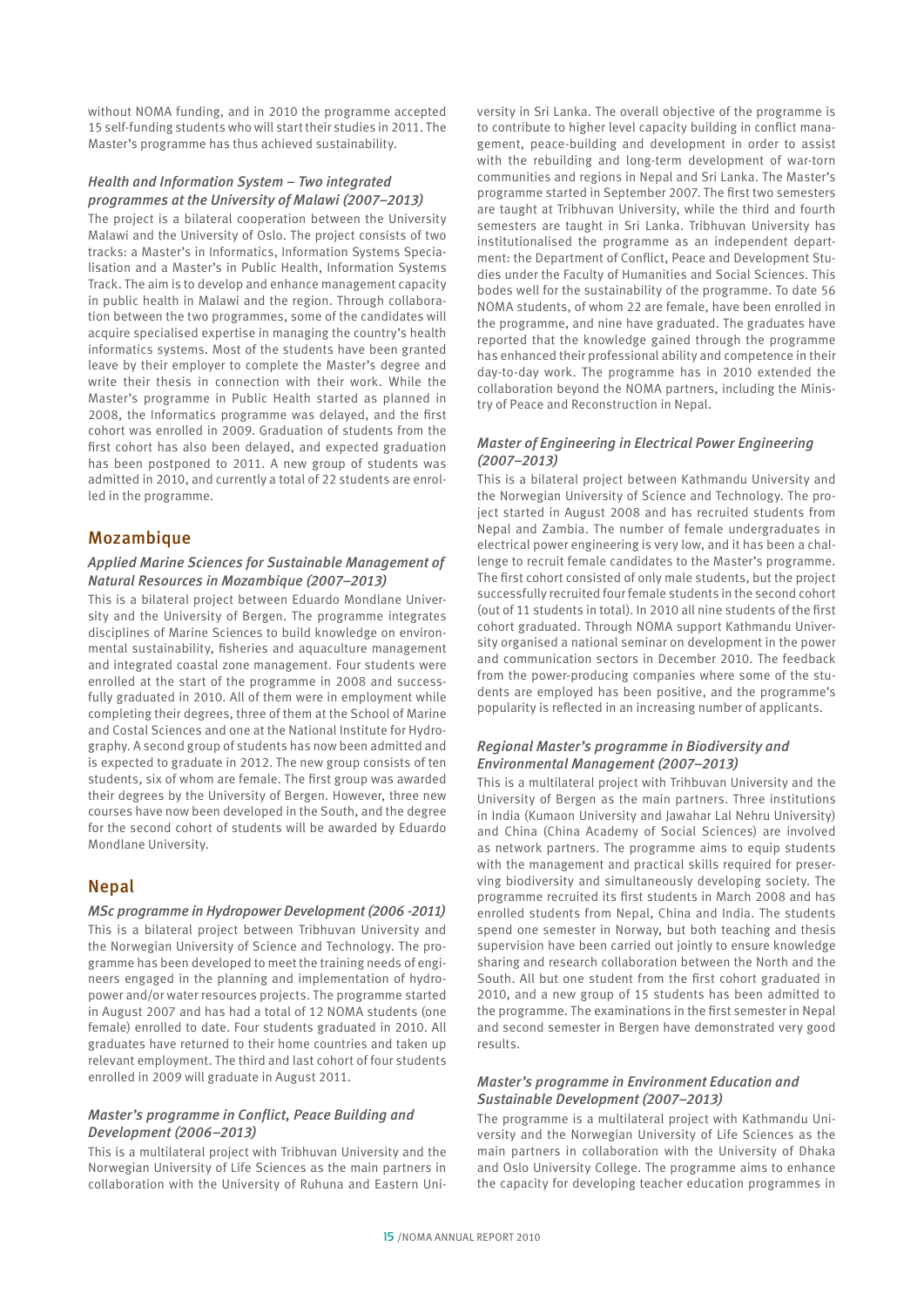the areas of environment and sustainable development. The subjects incorporate several different disciplines, and the programme will help meet the demand for qualified teachers and teacher educators in this field. The programme started in August 2008. Seven out of 14 students from the first cohort have been delayed, while the other half graduated as expected in 2010. The second cohort, enrolled in 2009, is about to complete the third semester. A third cohort of 15 students, 13 of whom are female, was admitted in 2010. The project has seen good progress. There is a strong need for professionals in the field of environment and development in Nepal and the region. The graduates from this programme have been employed by academic institutions and NGOs, or they are self-employed.

#### *Master's programme in Sustainable Water and Sanitation, Health and Development (2007–2013)*

This is a multilateral project with Trihbuvan University and the Norwegian University of Life Sciences as the main partners. The PK-COMSATS Institute of Information Technology in Pakistan is involved as a network partner. The programme aims to educate students in the field of environmental engineering, public health and community development in order to facilitate improvements to water and sanitation systems in Nepal and Pakistan. The programme started in November 2008 and has 45 registered NOMA students in addition to 27 students with other types of financing. Seven of the 15 students from the first cohort have now graduated, while the remaining eight have been slightly delayed. Special efforts have been made to increase the number of female participants, and the project was able to do so through the enrolment of the second cohort in 2009.

#### *Master of Science in Technology and Innovation Management – Nepal (2010–2014)*

This is a bilateral project between Tribhuvan University and the Norwegian University of Science and Technology. The programme started in August 2010. The low levels of competitiveness and limited participation by academia in industrial development are considered major obstacles to the national goal of rapid industrialisation of the country, and the long-term goal of this programme is to help alleviate this situation. Eight fully sponsored NOMA students enrolled in the programme in August 2010. Only one student is female as only two female candidates applied, but it is stated that the project will implement specific activities in order to increase the number of female applicants. The programme has initiated links between the Institute of Engineering and industry, which is crucial for a programme of this kind.

## Nicaragua

#### *Master's programme in Intercultural Communication and Media Studies (2010–2014)*

The programme is based on a bilateral cooperation project between the University of the Autonomous Regions of the Caribbean Coast of Nicaragua and Oslo University College. The aim of the project is to strengthen the capacities of journalists and communicators working in the multicultural context of the Autonomous Regions of Nicaragua for developing an intercultural, social communication process that promotes gender equality, development with identity, participatory democracy and the effective exercise of human and autonomic rights. The Master's programme started as planned in September 2010. 15 NOMA students were enrolled; eight female and seven male students.

## Tanzania

#### *Integrated Master's in health information systems – Tanzania and Ethiopia (2006–2013)*

The programme is a multilateral project between the University of Dar es Salaam and the University of Oslo. The University of Gondar and Addis Ababa University, both in Ethiopia, are additional partners. The aim is to address the human resource crisis in the health sector in the three cooperating countries, particularly in the areas of health information systems, health management and ICT. The programme is run as three independent but integrated Master's programmes at the three South universities. It started in October 2007 and has to date had a total of 108 NOMA students enrolled, of whom 38 are female. A total of 47 NOMA students have graduated to date and the majority has returned to their previous workplace in the health sector. All teaching takes place in the South, and each participating institution manages and coordinates its own Master's programme activities, while the coordination and management of the three programmes are mainly provided by the University of Oslo.

#### *Master's programme in Health Policy and Management (2006–2013)*

This is a multilateral project between the Muhimbili University of Health and Allied Sciences and the University of Bergen. The programme started in October 2007. The main objective of the programme is to improve quality and equity in health and healthcare for disadvantaged population groups. The programme accepted its fourth cohort of students in 2010 and has to date had 41 NOMA students enrolled, of whom 19 are female. Two cohorts with a total of 20 students have graduated and the success rate in terms of passing examinations and graduation has been 100 %. A short tracer study of the students who graduated in 2009 was carried out in 2010, and all responded that the programme had empowered them with useful knowledge and skills. Plans to make the programme sustainable are under implementation; two module courses that were conducted at University of Bergen will be offered at MUHAS, as will all dissertation-related work.

### *Sandwich programme for M.Med and MSc degrees in clinical medicine (2006–2013)*

This is a multilateral project with the Muhimbili University of Health and Allied Sciences and the University of Bergen as main partners. Addis Ababa University, Ethiopia, and the Christian Medical Centre, India, are additional partners. The aim is to develop programmes in clinical medicine where these are lacking or in need of academic strengthening at the two major medical teaching institutions in Tanzania and Ethiopia. The programme started in September 2007 and is largely running as intended, although some cohorts have not reached the target intake due to admission regulations. Furthermore, the programme has not yet succeeded in terms of cross-border intake, but it is anticipated that this will be achieved with the extra intake in autumn 2011. 39 NOMA students have been enrolled to date, of whom 11 are female. 15 students have graduated and taken up employment with their home institutions or other public institutions. The process of increasing the level of local teaching is ongoing, and this is strengthening the programme.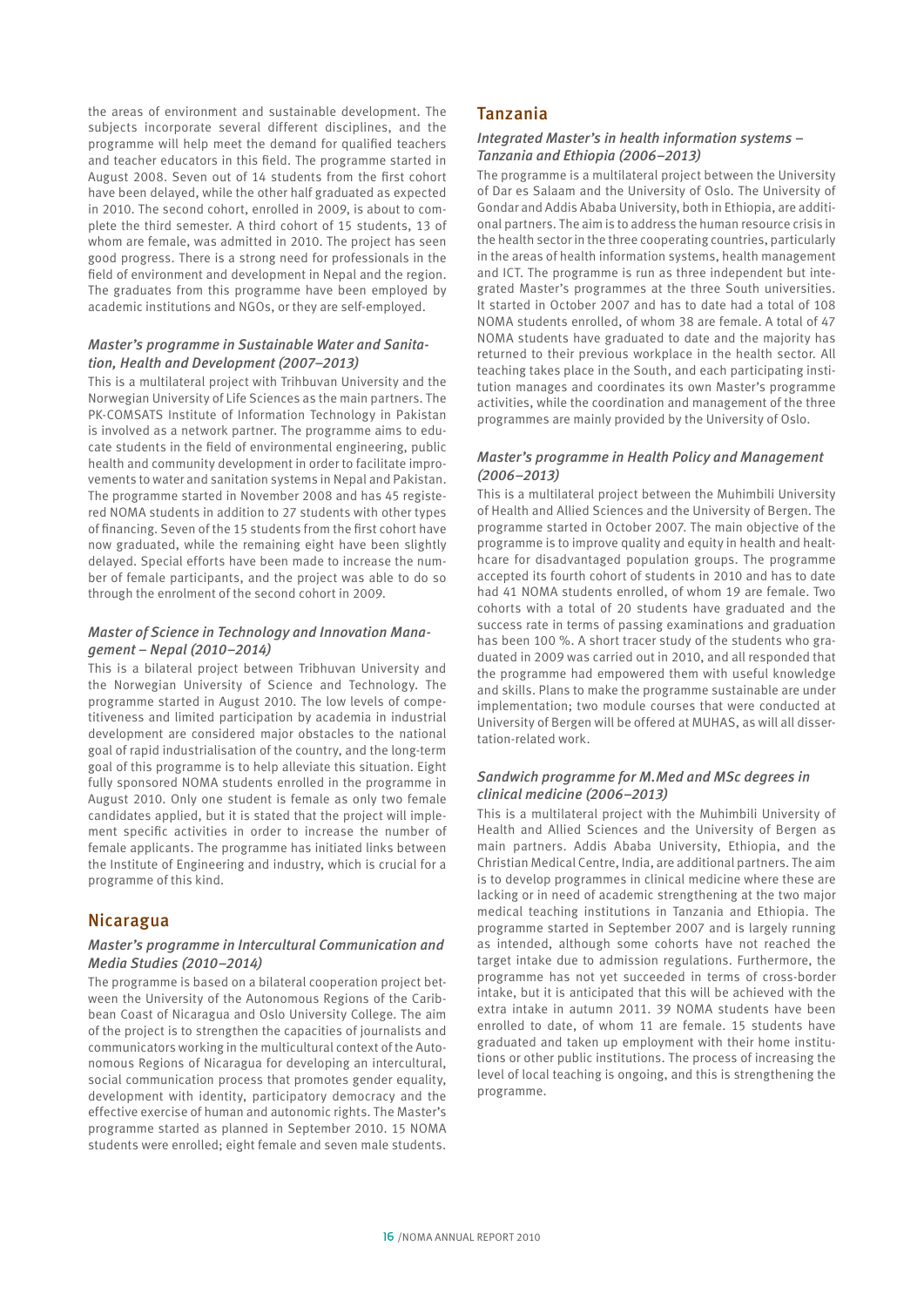#### *Southern African Master's programme in Mathematical Modelling (2007–2013)*

This is a multilateral project with the University of Dar es Salaam and the University of Oslo as the main partners. There are as many as 11 additional partners, and the programme has enrolled students from Tanzania, Malawi, Uganda, Mozambique and Zambia. The programme provides training in advanced mathematical techniques in pure and applied mathematics relevant to epidemiology, pollution control, ecology conservation, environmental change, economics and industrial development. A new curriculum has been developed and implemented as planned. The number of students enrolled in the programme is higher than expected, and approximately one third of the students are NOMA funded. Eight out of ten NOMA students from the first cohort graduated in 2010, and a third group of students was enrolled in 2010. Out of 31 new students, nine of them are NOMA-funded.

#### *Regional Master's in nursing (2010–2014)*

This is a multilateral project with the Muhimbili University of Health and Allied Sciences (MUHAS) and Bergen University College as main partners. Makerere University, Addis Ababa University (AAU) and the University of Bergen are additional partners. The main aim of the programme, which was established in 2010, is to develop sustainable MSc programmes in clinical nursing specialisations at the collaborating partner institutions. MUHAS has enrolled 13 students in the first cohort, and AAU enrolled 36 students. At Makerere University the first students will be enrolled in August 2011. Only three of the enrolled students are receiving full NOMA scholarships – the others are only partially supported by NOMA.

## Uganda

#### *North-South-South Collaborative MSc in Development and Natural Resource Economics (2006–2011)*

This is a multilateral project with Makerere University and the Norwegian University of Life Sciences as main partners. The three network partners are Hawassa and Mekelle University, Ethiopia, plus the Bunda College of Agriculture, Malawi.

The Master's programme started in August 2007. Gender mainstreaming has been considered for all relevant courses, and the programme has strived to encourage qualified female students to apply and to include female students in each cohort. This has been achieved by giving preference to female applicants ahead of male applicants with better grades.

### *Master's programme in renewable energy systems (2006–2013)*

This is a multilateral project with Makerere University and the Norwegian University of Science and Technology as main partners. Mekelle and Addis Ababa Universities in Ethiopia are additional partners together with the University of Malawi, Eduardo Mondlane in Mozambique and the University of Dar es Salaam in Tanzania. The Master's programme is based at Makerere University and the University of Dar es Salaam. The aim of the programme is to educate students in the sustainable energy sector, meeting the future needs of the region. It started in May 2008 at Makerere and in June the same year at the University of Dar es Salaam. Thus far 75 NOMA students, of whom 23 are female, have been enrolled in the programme. Five students have graduated, and the majority has been employed by higher education institutions. In order to achieve sustainability, the programme has enrolled 22 students funded by sources other than NOMA, and the number of such students is increasing.

### *Master's programme in Urban Transformation and Sustainable Development (2007–2013)*

This is a multilateral project with Makerere University and the Oslo School of Architecture and Design as the main partners. Five other higher educational institutions in both the South and the North are participating as additional partners. The aim of the programme is to address the challenges facing urban development, urban poverty and urban sustainability in East Africa. The programme started in September 2008 and has enrolled a total of 32 students in three cohorts. The students, who are from Ethiopia, Tanzania, Uganda and Kenya, have selected topics for their projects relevant to urban challenges in their home countries. Students in the three enrolled cohorts have completed the teaching modules on schedule, but nine out of 11 students in the first cohort have not graduated as planned. Some of the students have completed their theses, however, and are in the final stages of the graduation process.

#### *Master's programme in Vocational Pedagogy Uganda-Southern Sudan-Norway (2007–2013)*

This programme is a multilateral project with Kyambogo University and Akershus University College as main partners. The Upper Nile University is involved as a network partner. The objective is to provide students with functional knowledge, skills and values for all types of work that are essential to development in their respective countries. By making research visits to both schools and workplaces, the students have obtained a clear understanding of how vocational education relates to working life. The start of the programme was delayed for six months due to problems such as strikes and changes in the top management of the University governing bodies. It was officially launched in February 2009, and 20 students were enrolled. Graduation of the first cohort was postponed from 2010 to 2011 due to the initial delay. Enrolment of the second cohort will start early 2011. The programme is now well established, and attitudes towards vocational education have changed tremendously.

#### *Master of Science in Innovation and Industrial Development – Uganda (2010–2014)*

This programme is a bilateral project with Makerere University and the Norwegian University of Science and Technology. Low levels of competitiveness and limited participation by academia in industrial development are considered major obstacles to the national goal of rapid industrialisation of the country, and the long-term goal of the programme is to help alleviate this situation. The original plan was to start the first intake of students in 2010, but it has been delayed for one year due to the accreditation process. The programme will now start in August 2011. It is nevertheless anticipated that the programme will manage to enrol the number of students and cohorts initially planned for by the project's end date.

#### *Develop and deliver cooperative regional Master's programmes in "Nutrition, Human Rights and Governance" (2010–2014)*

This is a multilateral project with Makerere University and the University of Oslo being the main partners. Kyambogo University in Uganda, Stellenbosch University in South Africa and Akershus University College are additional partners. The aim of the programme is to link nutritional sciences with principles of human rights, especially economic, social and cultural rights. The programme will start in April 2011, which is according to the initial plan, and 2010 has been used to prepare for the first intake of students.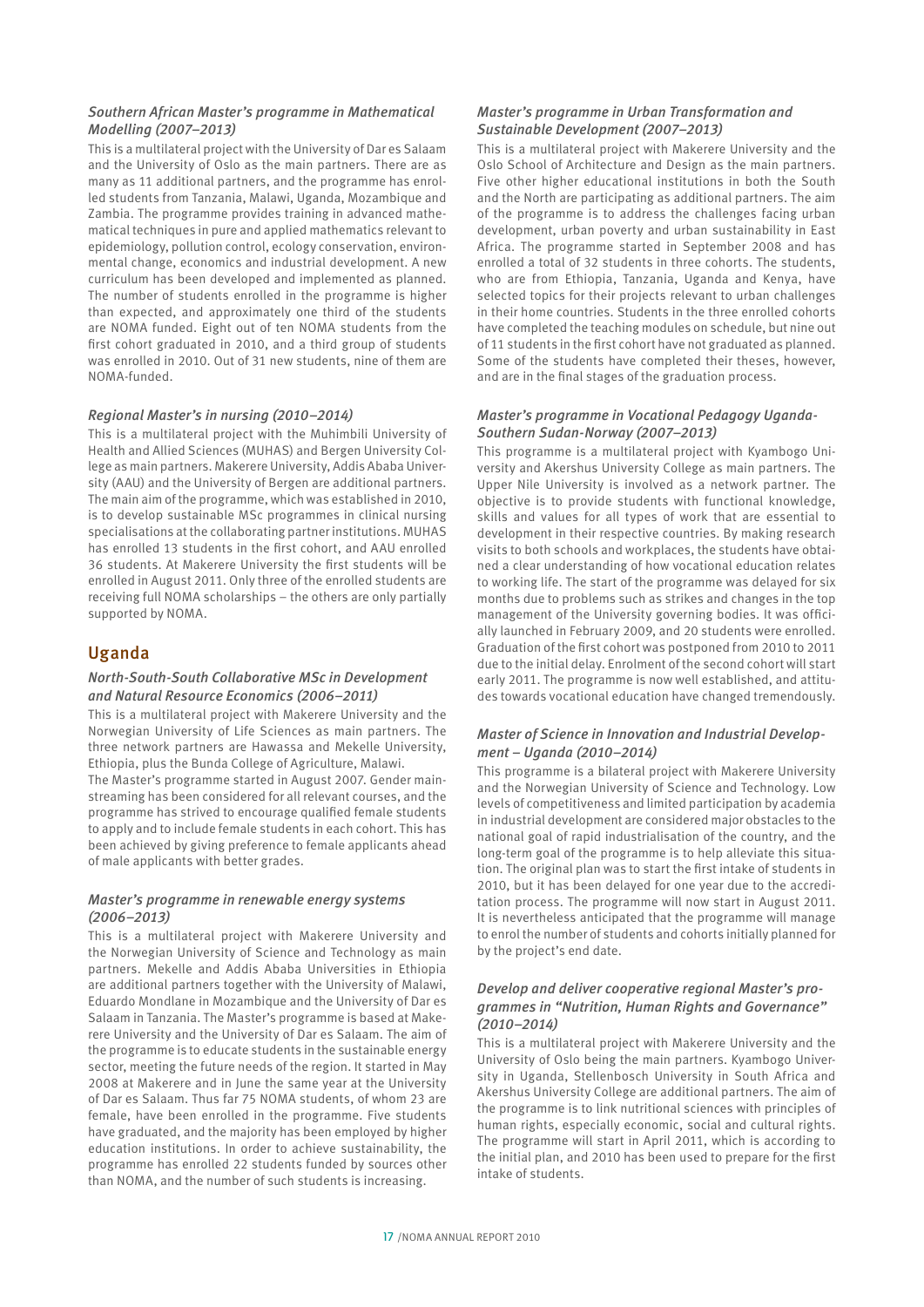## Zambia

#### *Master of Science in Clinical Neuropsychology – Building expertise to deal with the Neuropsychological challenges of HIV infection (2007–2012)*

This programme is a bilateral project between the University of Zambia and the Norwegian University of Science and Technology. The programme started in October 2008. The programme aims at providing students with an understanding of a wide variety of neurological disorders and specifically of the neuropsychological effects of the HIV virus. The first year of study consists of theoretical education, while in the second year the emphasis is on clinical internship, clinical neurological assessments and independent research. The first cohort of nine students has completed their research work and will submit their theses soon. The curriculum has been evaluated and revised in preparation for the enrolment of a second cohort in 2011.

#### *Master's in Education, Literacy and Learning (2007– 2013)*

This is a multilateral project with the University of Zambia and Hedmark University College as the main partners. The University of Namibia participates as a network partner. The programme aims to educate qualified professionals with relevant competencies for promoting and improving literacy and learning in schools in Southern Africa. Despite the belated start of the programme, 15 NOMA students were recruited at the beginning of 2009. They are now in the last phase of their studies. A good gender balance has been reached. A new cohort of 15 students was enrolled in 2010 (8 females and 7 males). Three successful workshops in Namibia, Zambia and Norway were arranged in 2010 to increase staff exchange and competence building among the partner institutions.

#### *Master of Science in Epidemiology (2010–2014)*

This is a multilateral project with the University of Zambia and the University of Bergen as main partners. The University of Malawi is an additional partner. The aim of the project is to improve the quality/effectiveness of health and healthcare in low-income countries through a training programme that focuses on developing solid epidemiological qualifications. The first intake of students is planned for April 2011 as originally planned, and 2010 has been used to focus on the curriculum and on clarifying educational facilities.

## 4.2 Countries that can further Norway's cooperation in peace and conflict resolution and rebuilding society after conflict

## Angola

#### *ANHEI – Angolan-Norwegian Higher Education Initiative (2006–2011)*

This is a bilateral project involving Agostinho Neto University and the Norwegian University of Science and Technology (NTNU). The aim is to provide Angola with much needed specialists within the oil industry. The first part of the Master's programme is conducted in Norway, while the second year takes place in Angola. The degree is awarded by NTNU. The Master's programme started in August 2007. So far, a total of 14 NOMA students, of whom four female, have been enrolled in the programme. Five students have graduated, all of whom have found relevant employment afterwards. From the 2008–2010 cohort,

two students did not qualify for their MSc degree in 2010. However, it is anticipated that they will complete their exams, although belated.

## Ethiopia

#### *Master's programme: Urban development and urban challenges in East Africa (2007–2012)*

This is a bilateral project between Addis Ababa University and the Norwegian University of Science and Technology. The project started in 2009. The programme›s objective is to train professionals in the field of urban planning and development. The emphasis is on the livelihoods of the urban poor, the informal urban economy, land tenure issues and public participation in urban development and management. A total of 15 NOMA students, four female, from Ethiopia, Tanzania and Uganda are enrolled in the programme. The first cohort of students is working on their theses. The students in the second cohort have completed one semester of training at NTNU and will subsequently start their training at Addis Ababa University in the spring of 2011. The recruitment of female students has been a challenge for the programme, as a low number of female candidates apply.

### *MASTMO MSc programme in Mathematical and Statistical Modelling (2007–2013)*

This is a bilateral project involving Hawassa University and the Norwegian University of Science and Technology. The programme aims at providing students with a broad understanding of mathematical modelling, numerical analysis and probability and statistics. The focus is on the applied potential of mathematical sciences. In 2008 six staff members from Hawassa University, including one female, enrolled at NTNU in order to obtain the necessary qualifications to start the programme in Hawassa. The MASTMO MSc programme was officially launched in October 2010. 137 candidates applied, and 20 highly qualified students were selected, three of whom were females. The first cohort is partially supported by 12 NOMA grants and partially through external funding from the home universities of several of the students.

## Palestine

#### *Community Psychology Master's programme at Birzeit University (2007–2013)*

This is a bilateral project between Birzeit University and the Norwegian University of Science and Technology. The programme's objective is to graduate psychologists equipped with multi-disciplinary knowledge for working in local communities, schools, organisations and hospitals. The start of the programme was delayed for one year due to the formal accreditation process of the Ministry of Education. The programme managed to recruit 12 students in 2009. All of them have now completed their assigned programme, including a practicum course where the students are placed at various local governmental and nongovernmental institutions. A second cohort of 12 students was accepted in 2010. Psychology is a female-dominated field at Birzeit University. This is reflected in the gender balance among the enrolled students: out of a total of 22 students enrolled in the programme, only three of them are male.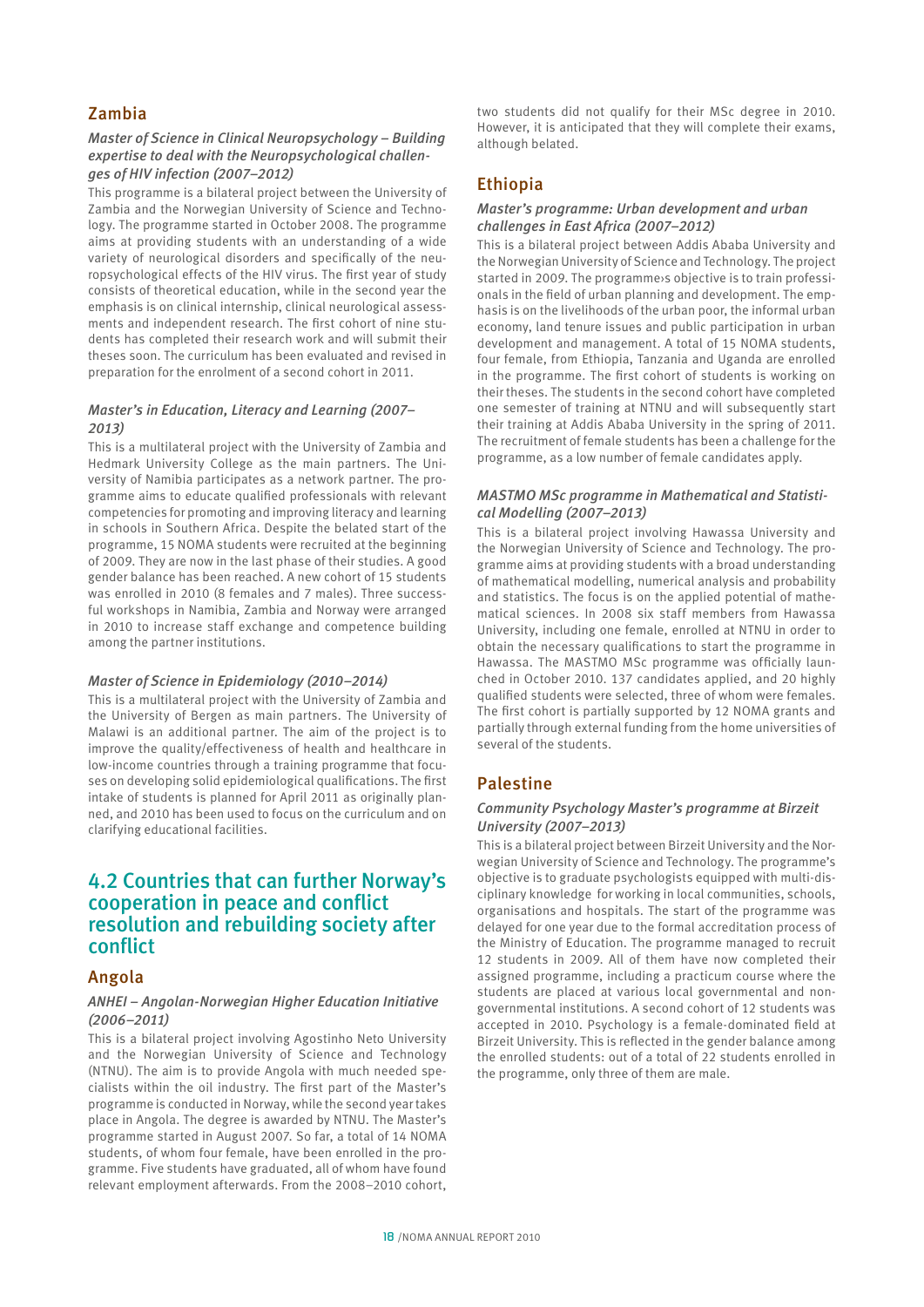## Sri Lanka

#### *Development of Master's studies at the University of Moratuwa, with emphasis on environmental and industrial projects (2006–2013)*

This is a bilateral project between the University of Moratuwa and Telemark University College. The programme started in December 2007. The aim of the project is to educate process development professionals so that they can initiate changes within the industrial development framework. Since the start of the programme 30 NOMA students, of whom 11 are female, have been enrolled, and a total of four persons have graduated. The small number of graduates is due to the fact that many students are studying part-time. The quality of the programme is confirmed by the fact that employers/companies encourage and support the participation of their employees. The demand for M.Sc. engineers is high, and all graduates to date have been gainfully employed. Almost all teaching is provided by local staff, securing the sustainability of the programme.

#### *Master of Science in Development Management (2006–2013)*

This is a multilateral project with the University of Ruhuna and Agder University as main partners. Additional partners are the Kwame Nkrumah University of Science and Technology in Ghana, Mzumbe University in Tanzania, Mekelle University in Ethiopia and Makere University in Uganda. The aim of the programme is to address sustainable development through education and research. The programme, which is an online programme, started in August 2007. So far 44 NOMA students have been enrolled in the programme, of whom 24 have been female. As the programme is effectively internet based, it may be easier for women to participate. 24 students have graduated to date, and as the majority of recruited students have been junior staff at partner universities, many have been employed by their home institutions after graduation.

#### *Master's in Medical and Health Informatics: Asia Focus (2007–2013)*

The project is a multilateral one with the University of Colombo and the University of Oslo as the main partners. Hanoi School of Public Health is an additional partner. The aim of the programme is to strengthen the field of medical and health informatics in Sri Lanka and the region. The Ministry of Health recognised the programme and released 29 of its employees to follow the programme in 2009, all with full paid leave for two years. After graduation these students are guaranteed employment at the Ministry of Health in positions where they can directly contribute to ongoing health informatics projects within the health services in Sri Lanka. A second cohort of 30 students was recruited in 2010. The initial plan was to enrol six NOMAfunded students, but the arrangement with paid leave allowed a larger number of students to be admitted. The number of female students remains low, however, mainly because of a lack of female candidates applying for the programme.

#### *MSc Medical Genetics (2010–2014)*

This is a multilateral project with the University of Colombo and the University of Oslo as main partners. The National Academy of Medical Sciences in Nepal is an additional partner. The aim of the project is to cater to the need for manpower within Medical Genetics in Sri Lanka and the region. The programme started in August 2010. While the initial plan was to enrol 20 students, only 14 students qualified, and 12 eventually enrolled in the programme – ten female and two male students.

### Sudan

#### *International Education and Development (2006–2013)*

This is a multilateral project with Afhad University for Women and Oslo University College as main partners. The University of Zambia is an additional partner. The aim of the programme is to address issues related to education, gender, HIV/AIDS and development within multicultural and multi-ethnic societies. The programme started in August 2007. Teaching is conducted at all three collaborating universities, giving the students a range of experiences both from the North and the South. Field work is conducted in the student's own country, and each student has two supervisors; one from the South and one from Norway. Staff exchange between partner institutions took place in 2010 in order to ensure the quality of the programme. So far a total of 36 NOMA students, of whom 25 are female, have been enrolled in the programme. Nine students have graduated to date. All graduates have found relevant work.

#### *Development of Master's programmes in physical and chemical oceanography at Red Sea University, Sudan (2007–2012)*

The programme is a bilateral one between Red Sea University and the University of Bergen. The programme started in August 2008. The programme educates students in basic and advanced theories in physical and chemical oceanography and provides training in data analysis, modelling, global information systems and remote sensing. The first cohort of four students graduated successfully in 2010. All of them have found relevant employment after graduation and three of them are teaching at Red Sea University. The first cohort of students spent two semesters in Bergen. However, the programme has gradually been transferred to Sudan as planned. A second cohort of eight students has now been enrolled. Teaching is now conducted by graduates from the first cohort in collaboration with staff from Geophysical Institute at the University of Bergen.

# 4.3 Countries with expertise and capacity within higher education and research

## Egypt

#### *MSc in International Transport and Logistics for East Africa (2007–2013)*

This is a multilateral project with the Arab Academy for Science, Technology and Maritime Transport (AASTMT) and Molde University College as the main partners. The University of Dar es Salaam is involved as a network partner. The main objective of the programme is to train students for positions in the transport sector in their East African home countries. The students are from Kenya, Zambia, Malawi, Rwanda, Tanzania, Uganda, Mozambique and Sudan. The programme was postponed due to the accreditation process and commenced in January 2009. In 2010 the first cohort of students graduated at AASTMT and the University of Dar es Salaam. Two new cohorts were enrolled in 2010. The second cohort of seven students was enrolled in January. The third cohort was enrolled in November and added another eight students to the programme. The results of the student evaluation of the courses and lecturers at AASTMT were very good.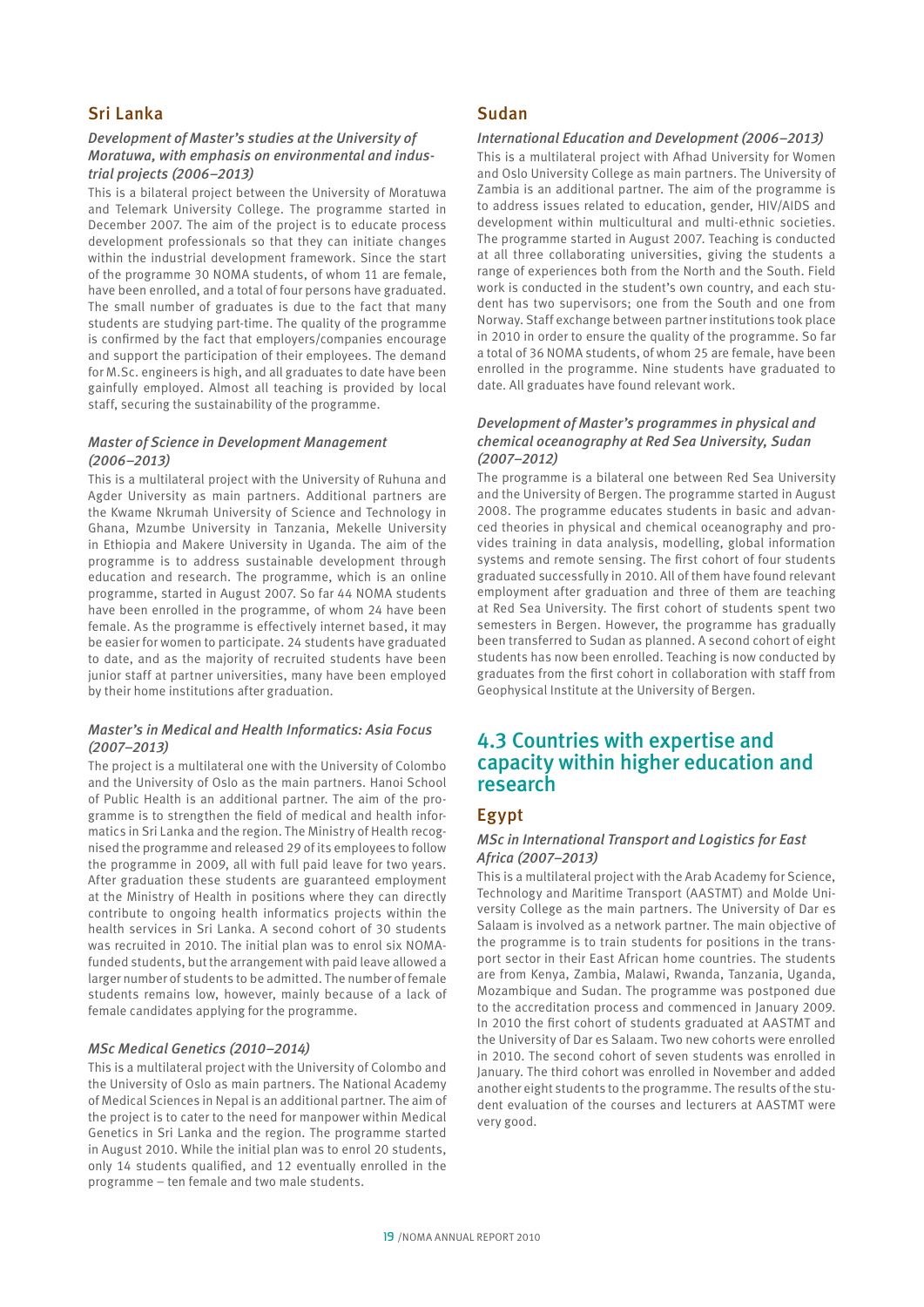## Indonesia

#### *Graduate programme in Democracy Studies (2006– 2013)*

This is a multilateral project with Gadjah Mada University and the University of Oslo as main partners. The University of Colombo is an additional partner. The aim of the Master's programme is to enhance knowledge and research on contextual issues of democracy, human rights and conflict resolution. The Master's programme started in September 2007 and was running well, but in 2010 the NOMA project and the associated NUFU project at the University of Colombo were terminated because of long-standing major challenges with regard to communication, academic cooperation and institutional commitment. The project will continue as a bilateral one. While there has been no official communication with Colombo concerning the students enrolled at Colombo in the first and second cohorts, it has been unofficially communicated that the Master's degree programme is continuing and that most of the Master's students are working on their thesis research projects. UGM has had four cohorts of students and is preparing for the fifth cohort, which is due to start in October 2011. The programme has had 31 students enrolled to date, of whom 18 female. Two students have graduated and have found relevant employment. Some of the students have even entered good positions before completing their thesis. While this is a sign of employability, it also constitutes a challenge in respect of graduation within the stipulated timeframe of the NOMA programme. The programme is firmly institutionalised at UGM and relies primarily on local expertise.

## South Africa

#### *Strengthen and Deliver Cooperative Master's Level Programmes in Higher Education Studies (2006–2013)*

The programme started in January 2008 as a multilateral project with the University of the Western Cape and the University of Oslo as main partners and Makerere University in Uganda as an additional partner. The aim of the programme is to contribute to the strengthening of higher education in Africa. The programme initially made steady progress, however, major challenges concerning Makerere University began to arise in 2009, and in 2010 the cooperation with the university was terminated. From 2011 the project will continue as a bilateral project. So far 28 NOMA students, of whom 18 are female, have been enrolled in the programme. A total of 13 students have graduated and have gone on to do PhDs or to work at universities and organisations. The students currently enrolled are reported to be progressing well.

### Vietnam

#### *MSc in Fisheries and Aquaculture Management and Economics (FAME) (2006–2013)*

This is a multilateral project with Nha Trang University and the University of Tromsø as main partners. The aim of the programme is to provide students with knowledge and skills to meet the need for human resources in fisheries economics and aquaculture in Vietnam and other developing countries. The Master's programme started in August 2007. A total of 68 NOMA students have been enrolled to date, of whom 36 are female. A total of 37 students have graduated, of whom the vast majority have found relevant employment. Nha Trang University has, as part of the exit strategy, taken over the formal responsibility for the fourth cohort of students.

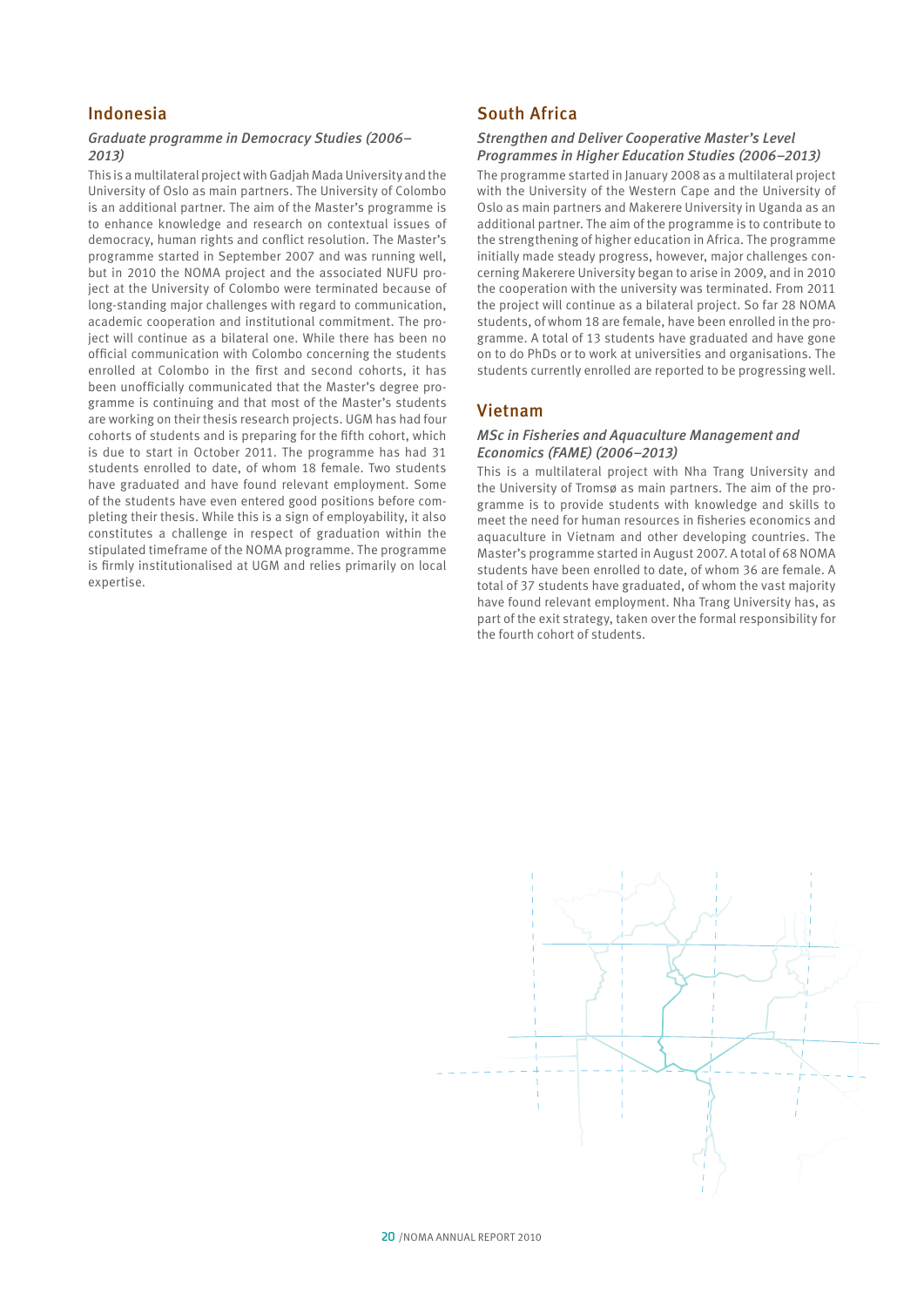# 5. NOMA Accounts 2010

|                                | Accounts 2008 | Accounts 2009 | Accounts 2010 |
|--------------------------------|---------------|---------------|---------------|
| Income                         |               |               |               |
| Transfers from last year       | 10 831 890    | 270 334       | 607346        |
| Transfers from Norad           | 54 375 595    | 65 836 328    | 76 178 451    |
|                                |               |               |               |
| <b>Total income</b>            | 65 207 485    | 66 106 662    | 76 785 797    |
| <b>Expenses</b>                |               |               |               |
| Courses in Norway (NFP)        | 9659556       |               | $-37589$      |
| Courses in the South (NFP)     | 2485400       | 906 700       | $-4464$       |
| NOMA portfolio 2007-2010 (I)   | 30 741 878    | 37 210 817    | 37 037 191    |
| NOMA portfolio 2008-2012 (II)  | 15 616 930    | 21 682 714    | 28 081 431    |
| NOMA portfolio 2010-2014 (III) |               |               | 4 9 0 2 7 4 4 |
| Start-up Funds                 |               | 583075        | 137834        |
| Seminars                       | 1465666       | 16 010        |               |
| Development measures           | 12 000        |               |               |
| Compassionate leave            | 72000         |               |               |
| SIU administration             | 4883721       | 5 100 000     | 5 100 000     |
|                                |               |               |               |
| <b>Total expenses</b>          | 64 937 151    | 65 499 317    | 75 217 147    |
| <b>Balance</b>                 | 270 334       | 607 345       | 1568650       |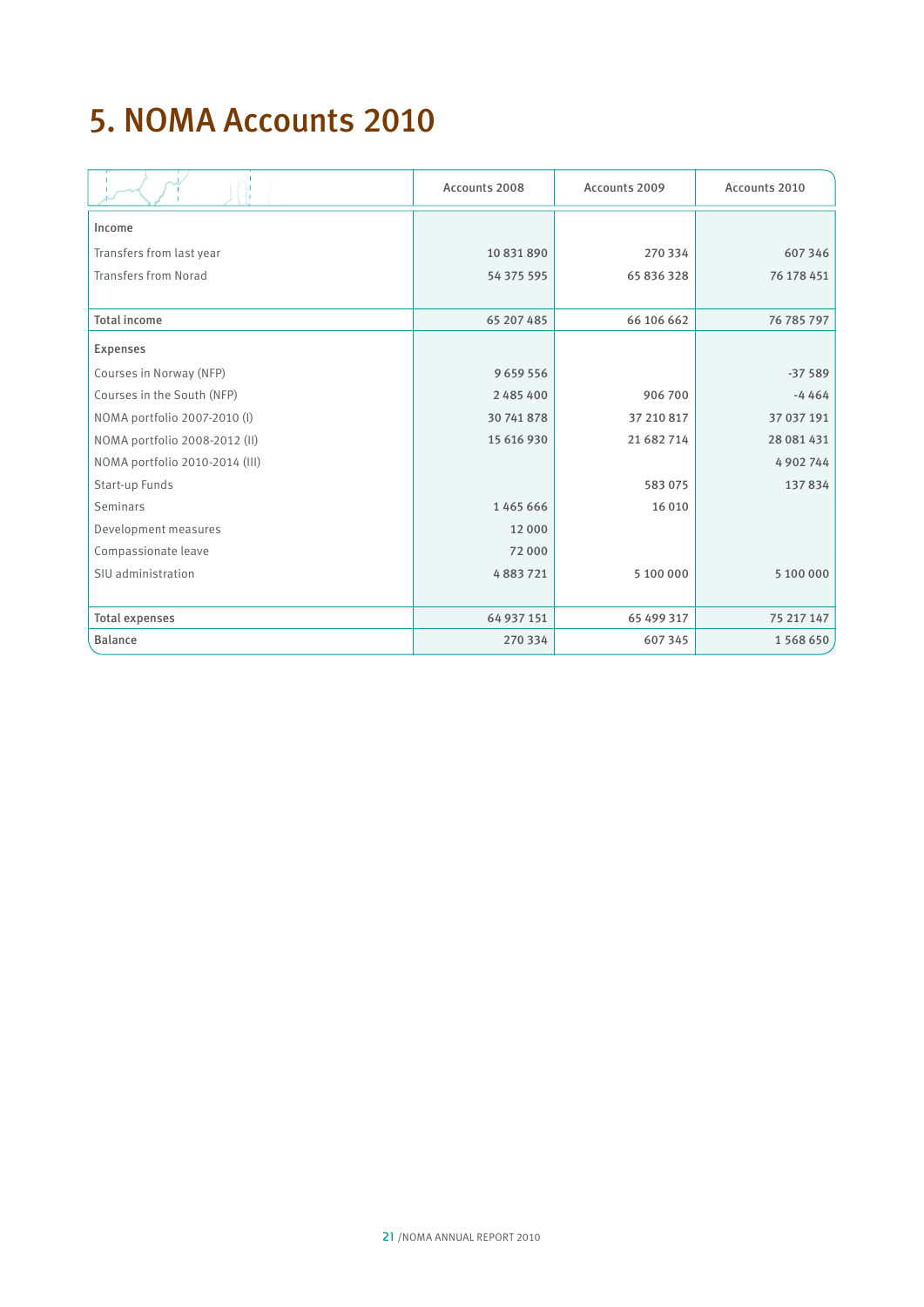# Appendices

### Appendix 1: NOMA Projects by country

#### Angola

### ANHEI – Angolan-Norwegian Higher Education Initiative

Project-id: NOMA-2006/10002 Main partners: Agostinho Neto University, Norwegian University of Science and Technology Additional partner: University of Oslo Category: Bilateral Master's programmes: 2006–31.12.2011 Total allocation: NOK 6 290 185

#### Bangladesh

#### Integrated Masters Programs (M.Phil.) in Public Health Research in Asia (Bangladesh, Nepal, Bhutan, India and Pakistan) Project-id: NOMA-2006/10011

Main partners: Bangladesh Institute of Health Sciences, University of Oslo

Additional partners: Baquai Medical University, Kathmandu University, Ministry of Health

Category: Multilateral Master's programmes: 2006–31.12.2013 Total allocation: NOK 11 832 554

#### Joint regional programme for Master degree in journalism, media and communication

Project-id: NOMA-2007/10053 Main partners: University of Dhaka, Oslo University College Additional partners: College of Journalism and Mass Communication, University of the Punjab Category: Multilateral Master's programmes: 2007–31.12.2012 Total allocation: NOK 5 664 682

#### Master in Public Policy and Governance (MPPG)

Project-id: NOMA-2007/10042 Main partners: North South University, University of Bergen Additional partner: Tribhuvan University Category: Bilateral Master's programmes: 2007–31.12.2013 Total allocation: NOK 8 981 000

#### MSc-sandwich program within the petroleum sector in Asia and Africa

Project-id: NOMA-2006/10028 Main partners: Bangladesh University of Engineering & Technology, Norwegian University of Science and Technology Additional partner: University of Stavanger Category: Multilateral Master's programmes: 2006–31.12.2013 Total allocation: NOK 11 030 701

### Bolivia

#### Master in Educational Technologies and Digital Resources (M.Ed.Tech.)

Project-id: NOMA-2010/13848 Main partners: Universidad Privada del Valle, University of Bergen Additional partner: CO-Universidad EAFIT Category: Multilateral Master's programmes, project period: 2010–2014 Total allocation: 5 171 875

## Egypt

### MSc in International Transport and Logistics for East Africa Project-id: NOMA-2007/10050

Main partners: Arab Academy for Science, Technology, and Maritime Transport, Molde University College Additional partner: University of Dar es Salaam Category: Multilateral Master's programmes: 2007–31.12.2013 Total allocation: NOK 9 000 000

#### Ethiopia

## Masters programme: Urban development and urban challenges in East Africa

Project-id: NOMA-2007/10054 Main partners: Addis Ababa University, Norwegian University of Science and Technology Additional partner: University of Oslo Category: Bilateral Master's programmes: 2007–31.12.2012 Total allocation: NOK 4 455 000

#### MASTMO – MSc Programme in Mathematical and Statistical Modelling

Project-id: NOMA-2007/10048 Partners: Hawassa University, Norwegian University of Science and Technology Category: Bilateral Master's programmes: 2007–31.12.2013 Total allocation: NOK 4 501 416

#### Indonesia

#### Graduate program in Democracy Studies

Project-id: NOMA-2006/10007 Main partners: Gadjah Mada University, University of Oslo Category: Bilateral Master's programmes: 2006–31.12.2013 Total allocation: NOK 11 091 429

#### Malawi

#### Health and Information Systems – Two integrated programmes at the University of Malawi Project-id: NOMA-2007/10045

Partners: University of Malawi, University of Oslo Category: Bilateral Master's programmes: 2007–31.12.2013 Total allocation: NOK 6 750 000

#### Master of Arts in Political Science at the University of Malawi

Project-id: NOMA-2006/10017 Partners: University of Malawi, University of Bergen Category: Bilateral Master's programmes: 2006–31.12.2010 Total allocation: NOK 4 441 546

#### Mozambique

#### Applied Marine Sciences for Sustainable Management of Natural Resources in Mozambique

Project-id: NOMA-2007/10049

Main partners: Eduardo Mondlane University, University of Bergen Category: Bilateral Master's programmes: 2007–31.12.2013 Total allocation: NOK 6 711 494

### **Nepal**

#### Master of Engineering in Electrical Power Engineering Project-id: NOMA-2007/10039

Partners: Kathmandu University, Norwegian University of Science and Technology

Category: Bilateral Master's programmes: 2007–31.12.2013 Total allocation: NOK 4 294 200

#### Master Program in Environment Education and Sustainable Development

Project-id: NOMA-2007/10037

Main partners: Kathmandu University, Norwegian University of Life Sciences

Additional partners: University of Dhaka, Kathmandu University, Oslo University College

Category: Multilateral Master's programmes: 2007–31.12.2013 Total allocation: NOK 8 193 157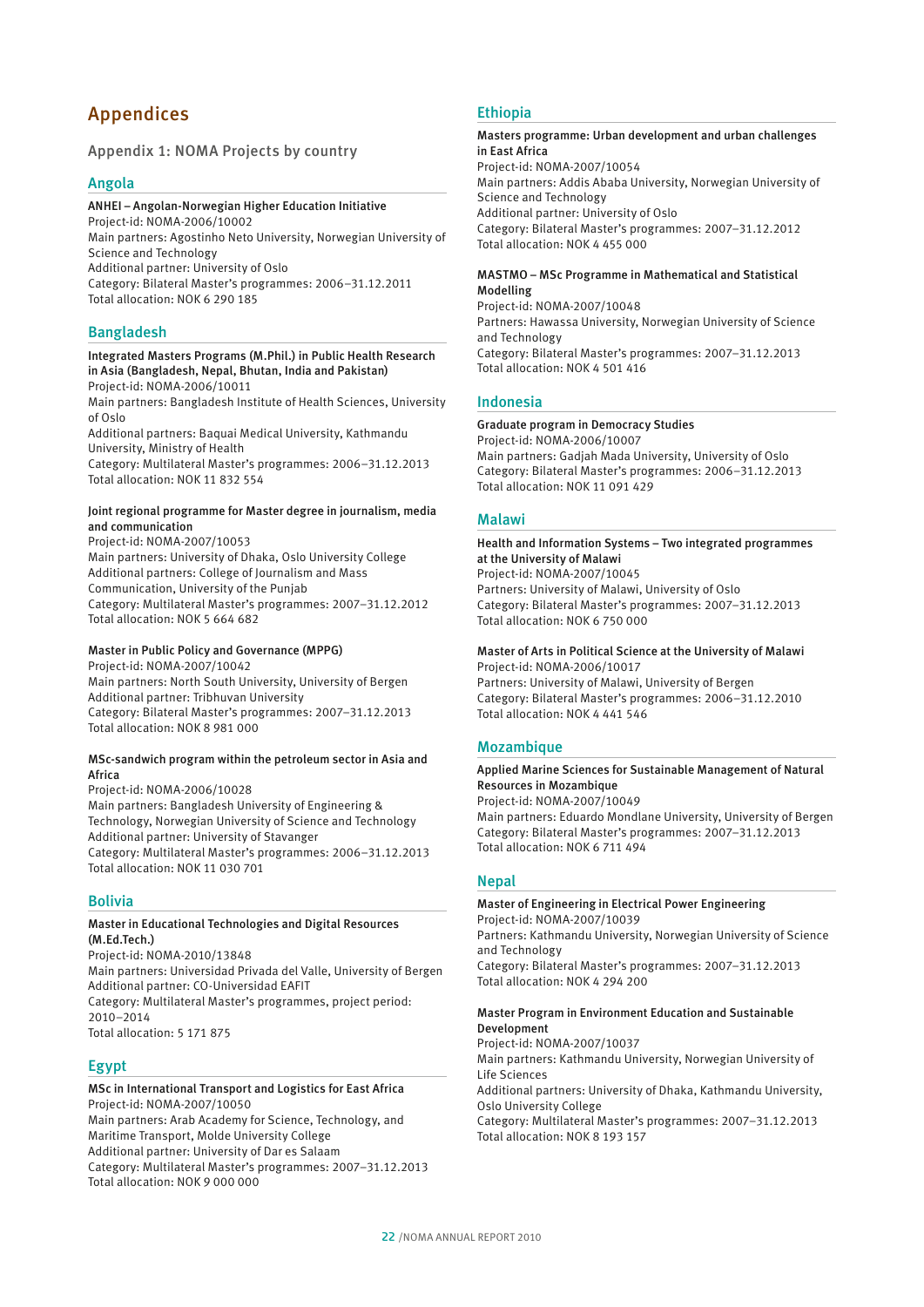#### Master program in Sustainable Water and Sanitation, Health and Development

Project-id: NOMA-2007/10041

Main partners: Tribhuvan University, Norwegian University of Life Sciences

Additional partners: COMSATS Institute of Information Technology Category: Multilateral Master's programmes: 2007–31.12.2013 Total allocation: NOK 8 893 056

#### Master programme in Conflict, Peace building and Development Project-id: NOMA-2006/10019

Main partners: University, Norwegian University of Life Sciences Additional partners: University of Ruhuna, Eastern University, Tribhuvan University

Category: Multilateral Master's programmes: 2006–31.12.2013 Total allocation: NOK 11 928 570

#### MSc Programme in Hydropower Development

Project-id: NOMA-2006/10030 Partners: Tribhuvan University, Norwegian University of Science and Technology Category: Bilateral Master's programmes: 2006–31.12.2011 Total allocation: NOK 6 486 449

#### Regional Master program in Biodiversity and Environmental Management

Project-id: NOMA-2007/10036 Main partners: Tribhuvan University, University of Bergen Additional partners: Kumaon University Category: Bilateral Master's programmes: 2007–31.12.2013 Total allocation: NOK 8 407 250

#### Master of Science in Technology and Innovation Management – Nepal

Project-id: NOMA-2010/13643 Main partners: Tribhuvan University, Norwegian University of Science and Technology Category: Bilateral Master's programmes, project period: 2010–2014 Total allocation: 4 500 000

### Nicaragua

#### Master Programme in Intercultural Communication and Media Studies

Project-id: NOMA-2010/13431

Main partners: University of the Autonomus Regions of the Carribean Coast of Nicaragua, Oslo University College Category: Bilateral Master's programmes, project period: 2010–2014 Total allocation: 3 359 700

#### Palestinian areas

#### Community Psychology Master Program at Birzeit University Project-id: NOMA-2007/10055

Main partners: Birzeit University, Norwegian University of Science and Technology

Additional partner: Norwegian University of Science and Technology

Category: Bilateral Master's programmes: 2007–31.12.2013 Total allocation: NOK 5 665 480

## South Africa

#### Strengthen and Deliver Cooperative Masters Level Programmes in Higher Education Studies

Project-id: NOMA-2006/10034

Main partners: University of the Western Cape, University of Oslo Additional partners: Makerere University, University of the Western Cape

Category: Multilateral Master's programmes: 2006–31.12.2013 Total allocation: NOK 11 250 000

#### Sri Lanka

#### A Master of Science Degree Programme in Development Management between University of Agder, University of Ruhuna, and a network of partner universities in Africa

Project-id: NOMA-2006/10001 Main partners: University of Ruhuna, University of Agder Category: Multilateral Master's programmes: 2006–31.12.2013 Total allocation: NOK 11 903 516

#### Development of master studies at University of Moratuwa, with emphasis on environmental and industrial projects

Project-id: NOMA-2006/10005 Partners: University of Moratuwa, Telemark University College Category: Bilateral Master's programmes: 2006–31.12.2013 Total allocation: NOK 6 344 186

## Masters in Medical and Health Informatics: Asia Focus

Project-id: NOMA-2007/10043 Main partners: University of Colombo, University of Oslo Additional partners: Hanoi School of Public Health Category: Multilateral Master's programmes: 2007–31.12.2013 Total allocation: NOK 8 525 000

#### MSc Medical Genetics

Project-id: NOMA-2010/11622

Main partners: University of Colombo, University of Oslo Additional partners: NP-National Academy of Medical Sciences Category: Multilateral Master's programmes: 2010–2014 Total allocation: 5 994 000

#### Sudan

### Development of Master programs in physical and chemical oceanography at Red Sea University, Sudan Project-id: NOMA-2006/10038

Partners: Red Sea University, University of Bergen Category: Bilateral Master's programmes: 2007–31.12.2012 Total allocation: NOK 4 499 000

#### International Education and Development

Project-id: NOMA-2007/10013 Main partners: Ahfad University for Women, Oslo University College Category: Multilateral Master's programmes: 2006–31.12.2013 Total allocation: NOK 11 914 021

#### Tanzania

#### Integrated Masters in Health Informatics – Tanzania and Ethiopia Project-id: NOMA-2006/10010

Main partners: University of Dar es Salaam, University of Oslo Additional partners: Addis Ababa University, University of Gondar, Gondar College of Medical Sciences, Muhimbili, University of Health and Allied Sciences, Addis Ababa University Category: Multilateral Master's programmes: 2006–31.12.2013 Total allocation: NOK 11 530 299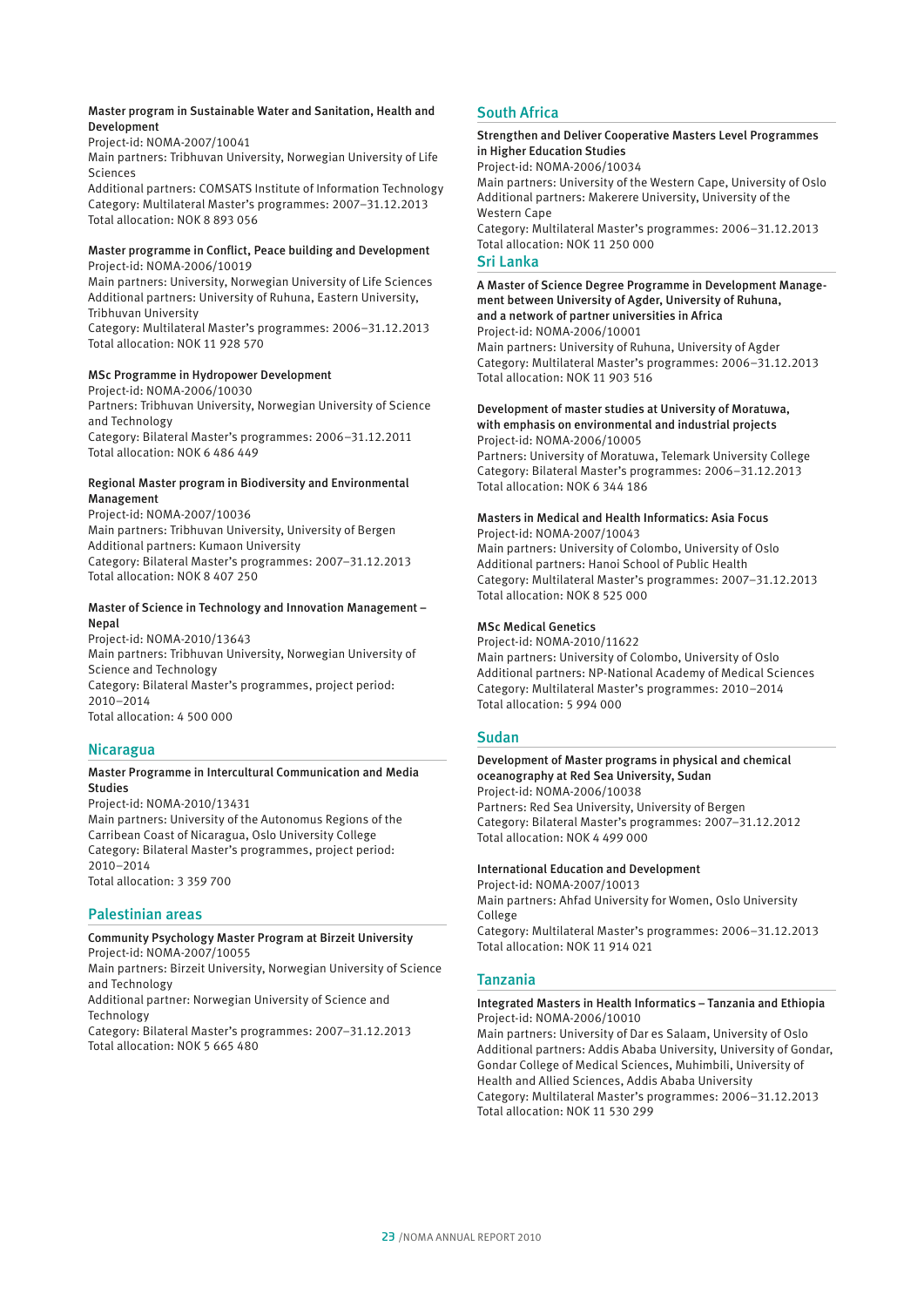#### Master Programme in Health Policy and Management Project-id: NOMA-2006/10020

Partners: Muhimbili University of Health and Allied Sciences, University of Bergen Additional partners: University of Dar es Salaam, University of the Western Cape, University of Oslo Category: Multilateral Master's programmes: 2006–31.12.2013 Total allocation: NOK 10 283 399

#### Sandwich programme for M Med and M Sc degrees in clinical medicine

Project-id: NOMA-2006/10032

Main partners: Muhimbili University of Health and Allied Sciences, University of Bergen

Additional partners: Addis Ababa University, Christian Medical Centre

Category: Multilateral Master's programmes: 2006–31.12.2013 Total allocation: NOK 11 897 099

#### Southern African Masters Programme in Mathematical Modelling Project-id: NOMA-2007/10057

Main partners: University of Dar es Salaam, University of Oslo Additional partners: University of Cape Town, University of Botswana, University of Pretoria, University of Zambia, University of Malawi, Eduardo Mondlane University, University of Witwatersrand, University of Zimbabwe, Makerere University, University of Dar es Salaam, University of Zululand, National University of Science and Technology

Category: Multilateral Master's programmes: 2007–31.12.2013 Total allocation: NOK 8 342 750

#### Regional Master in Nursing

Project-id:NOMA-2010/13185

Main partners: Muhimbili University of Health and Allied Sciences, Bergen University College

Additional partners: UG-Makerere University, Addis Ababa University, University of Bergen, Bergen University College Category: Multilateral Master's programmes: 2010–2014 Total allocation: 6 000 000

## Uganda

Master Programme in Renewable Energy system

Project-id: NOMA-2006/10021

Main partners: Makerere University, Norwegian University of Science and Technology

Additional partners: University of Dar es Salaam, Eduardo Mondlane University, University of Malawi, Addis Ababa University, Mekelle University, Ethiopia

Category: Multilateral Master's programmes: 2006–31.12.2013 Total allocation: NOK 12 000 000

#### Master Programme in Vocational Pedagogy Uganda-Southern Sudan-Norway

Project-id: NOMA-2007/10047

Main partners: Kyambogo University, Akershus University College Additional partners: Upper Nile University Category: Multilateral Master's programmes: 2007–31.12.2013 Total allocation: NOK 8 718 628

#### Masters Program in Urban Transformation and Sustainable Development

Project-id: NOMA-2007/10052 Main partners: Makerere University, The Oslo School of Architecture and Design Additional partners: Addis Ababa University, University of Nairobi, Jomo Kenyatta University of Agriculture and Technology, The Oslo School of Architecture and Design, Norwegian University of Science and Technology, Ardi University Category: Multilateral Master's programmes: 2007–31.12.2013 Total allocation: NOK 6 008 185

#### North-South-South Collaborative MSc in Development and Natural Resource Economics

Project-id: NOMA-2006/10031 Main partners: Makerere University, Norwegian University of Life Sciences Category: Multilateral Master's programmes: 2006–31.12.2011 Total allocation: NOK 9 000 000

#### Develop and deliver cooperative regional Master Programmes in "Nutrition, Human Rights and Governance"

Project-id: NOMA-2010/13528 Main partners: Makerere University, University of Oslo Additional partners: UG-Kyambogo University, ZA-Stellenbosch University, NO-Akershus University College Category: Multilateral Master's programmes: 2010–2014 Total allocation: 5 922 759

#### Master of Science in Innovation and Industrial Development – Uganda

Project-id: NOMA-2010/12562 Main partners: Makerere University, Norwegian University of Science and Technology Category: Bilateral Master's programmes: 2010–2014 Total allocation: 4 500 000

### Vietnam

#### MSc in Fisheries and Aquaculture Management and Economics (FAME)

Project-id: NOMA-2006/10029

Main partners: University of Fisheries, University of Tromsø Additional partners: University of Chittagong, University of Ruhuna, Shanghai Fisheries University Category: Multilateral Master's programmes: 2006–31.12.2013 Total allocation: NOK 11 690 994

## Zambia

#### Master in Education. Literacy and Learning Project-id: NOMA-2007/10040

Main partners: University of Zambia, Hedmark University College Additional partners: University of Namibia Category: Multilateral Master's programmes: 2007–31.12.2013 Total allocation: NOK 8 942 062

#### Master of Science in Clinical Neuropsychology – Building expertise to deal with the Neuropsychological challenges of HIV-infection Project-id: NOMA-2007/10046

Partners: University of Zambia, Norwegian University of Science and Technology

Category: Bilateral Master's programmes: 2007–31.12.2012 Total allocation: NOK 3 505 733

### Master of Science in Epidemiology

Project-id: NOMA-2010/12841 Main partners: University of Zambia, University of Bergen Additional partners: MW-College of Medicine Category: Multilateral Master's programmes: 2010–2014 Total allocation: 6 000 000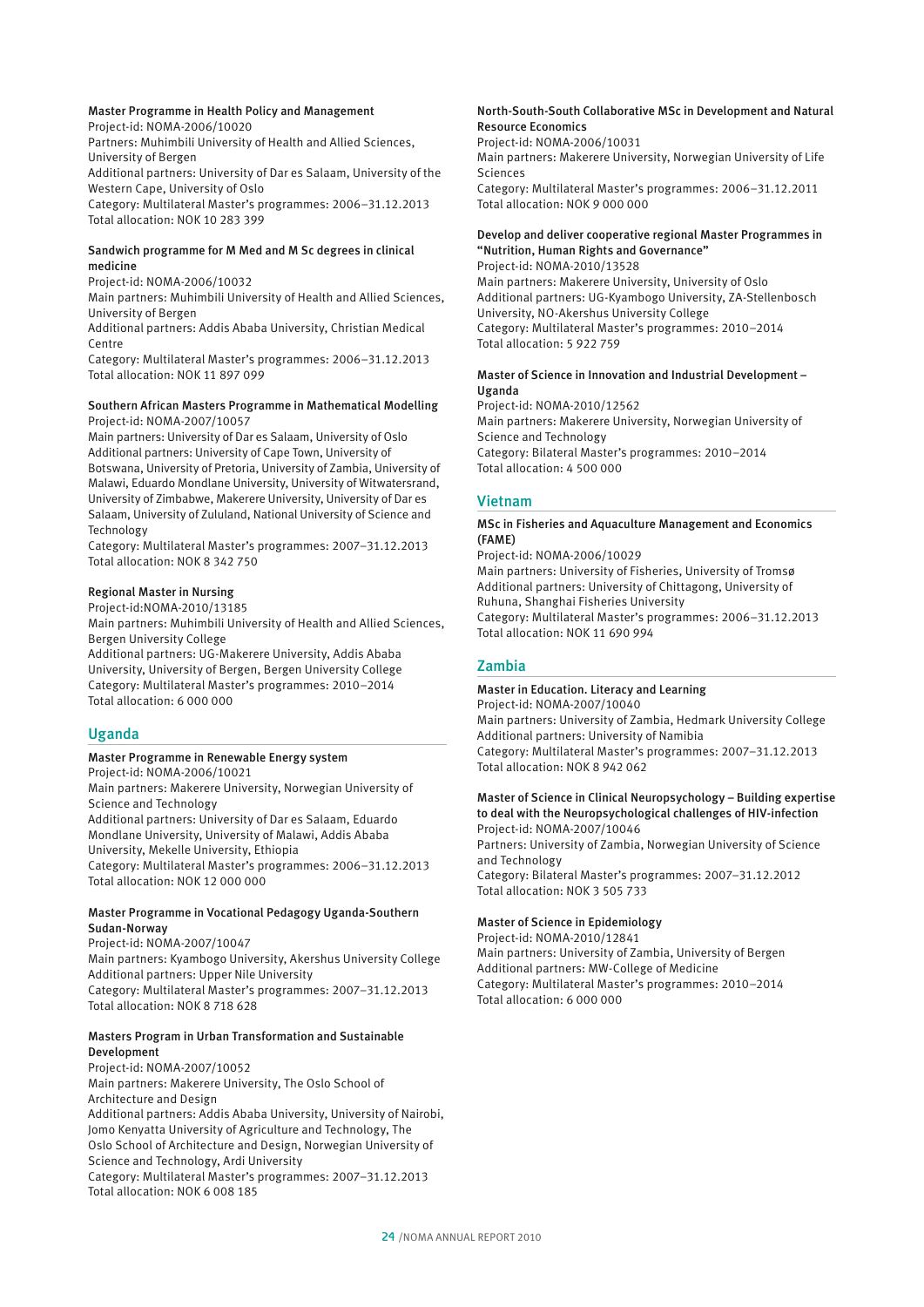## Appendix 2: Number of NOMA projects at institutions in Norway

| Norwegian universities                         | <b>NOMA Project</b> |
|------------------------------------------------|---------------------|
| Norwegian University of Life Sciences          | 4                   |
| Norwegian University of Science and Technology | 11                  |
| University of Agder                            | 1                   |
| University of Bergen                           | 9                   |
| University of Oslo                             | 9                   |
| University of Tromsø                           | 1                   |
|                                                | 35                  |

| Norwegian University Colleges              | <b>NOMA</b> Project |  |
|--------------------------------------------|---------------------|--|
| Akershus University College                |                     |  |
| Bergen University College                  | 1                   |  |
| Hedmark University College                 | 1                   |  |
| Molde University College                   | 1                   |  |
| Oslo University College                    | 3                   |  |
| Telemark University College                | 1                   |  |
| The Oslo School of Architecture and Design | 1                   |  |
|                                            |                     |  |

## Appendix 3: Number of NOMA projects per country, institution and partner category

| <b>Country</b>    | <b>NOMA Projects pr. institution</b>                                               | <b>Main partner</b><br>outside Norway | <b>Network</b><br>partner | <b>Total</b>   |
|-------------------|------------------------------------------------------------------------------------|---------------------------------------|---------------------------|----------------|
| Angola            | Agostinho Neto University                                                          | $\mathbf{1}$                          | $\overline{0}$            | $\mathbf{1}$   |
|                   | Total                                                                              | $\mathbf{1}$                          | $\mathbf{o}$              | $\mathbf{1}$   |
| <b>Bangladesh</b> | Bangladesh Institute of Health Sciences                                            | $\mathbf{1}$                          | $\mathbf 0$               | $\mathbf{1}$   |
|                   | Bangladesh University of Engineering & Technology                                  | $\mathbf{1}$                          | 0                         | 1              |
|                   | North South University                                                             | $\mathbf{1}$                          | $\mathbf 0$               | $\mathbf{1}$   |
|                   | Patshala South Asian Institute of Technology                                       | $\mathbf 0$                           | $\mathbf{1}$              | 1              |
|                   | University of Chittagong                                                           | $\mathbf 0$                           | $\mathbf{1}$              | $\mathbf{1}$   |
|                   | University of Dhaka                                                                | $\mathbf 1$                           | $\mathbf{1}$              | 2              |
|                   | Total                                                                              | 4                                     | 3                         | $\overline{7}$ |
| <b>Bhutan</b>     | Ministry of Health                                                                 | $\mathbf 0$                           | $\mathbf{1}$              | $\mathbf 1$    |
|                   | <b>Total</b>                                                                       | $\mathbf{o}$                          | $\mathbf{1}$              | $\mathbf{1}$   |
| <b>Bolivia</b>    | Universidad Privada del Valle                                                      | $\mathbf{1}$                          | $\mathbf 0$               | 1              |
|                   | Total                                                                              | $\mathbf{1}$                          | $\mathbf 0$               | $\mathbf 1$    |
| <b>Botswana</b>   | University of Botswana                                                             | $\mathbf 0$                           | $\mathbf{1}$              | $\mathbf{1}$   |
|                   | Total                                                                              | $\mathbf{o}$                          | $\mathbf 1$               | $\mathbf{1}$   |
| China             | China Academy of Social Sciences                                                   | $\mathbf 0$                           | $\mathbf{1}$              | 1              |
|                   | Shanghai Fisheries University                                                      | 0                                     | $\mathbf{1}$              | 1              |
|                   | Total                                                                              | $\mathbf 0$                           | $\overline{\mathbf{2}}$   | $\mathbf{2}$   |
| Colombia          | Universidad EAFIT (Economia, Administracion,<br>Finanzas, Ingenieria y Tecnologia) | $\mathbf 0$                           | $1\,$                     | $\mathbf{1}$   |
|                   | <b>Total</b>                                                                       | $\mathbf{o}$                          | 1                         | 1              |
| Egypt             | Arab Academy for Science, Technology, and Maritime<br>Transport                    | $\mathbf{1}$                          | $\overline{0}$            | $\mathbf{1}$   |
|                   | Total                                                                              | $\mathbf 1$                           | $\mathbf{o}$              | 1              |
| Ethiopia          | Addis Ababa University                                                             | $\mathbf{1}$                          | 5                         | 6              |
|                   | Hawassa University                                                                 | $\mathbf{1}$                          | $\mathbf{1}$              | 2              |
|                   | <b>Mekelle University</b>                                                          | $\mathbf 0$                           | 3                         | 3              |
|                   | University of Gondar (Gondar College of Medical Sciences                           | 0                                     | 1                         | 1              |
|                   | Total                                                                              | $\mathbf{2}$                          | 10                        | 12             |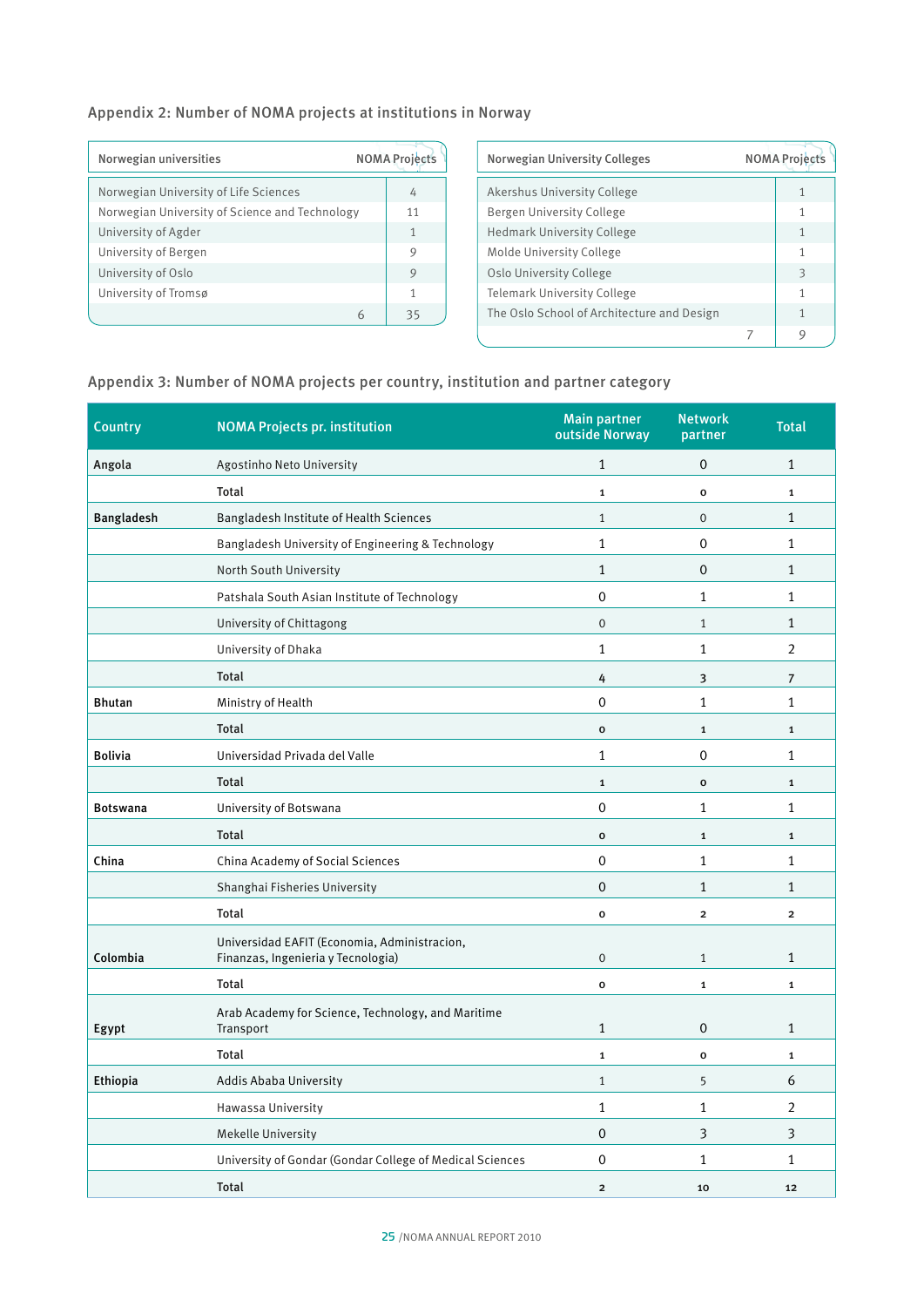| <b>Country</b>                     | <b>NOMA Projects pr. institution</b>                                        | <b>Main partner</b><br>outside Norway | <b>Network</b><br>partner | <b>Total</b>            |
|------------------------------------|-----------------------------------------------------------------------------|---------------------------------------|---------------------------|-------------------------|
| Ghana                              | Kwame Nkrumah University of Science and Technology                          | 0                                     | 1                         | 1                       |
|                                    | Total                                                                       | O                                     | $\mathbf{1}$              | $\mathbf{1}$            |
| India                              | Christian Medical Centre                                                    | $\mathbf{0}$                          | 1                         | 1                       |
|                                    | Diabetes Research Centre & M.V. Hospital for Diabetes                       | 0                                     | 1                         | $\mathbf{1}$            |
|                                    | Jawahar Lal Nehru University                                                | 0                                     | 1                         | 1                       |
|                                    | Kumaon University                                                           | $\mathbf 0$                           | 2                         | $\overline{2}$          |
|                                    | Total                                                                       | 0                                     | 5                         | 5                       |
| Indonesia                          | Gadjah Mada University                                                      | $\mathbf{1}$                          | $\mathbf 0$               | 1                       |
|                                    | Total                                                                       | 1                                     | $\mathbf 0$               | 1                       |
| Kenya                              | Jomo Kenyatta University of Agriculture and Technology                      | $\overline{0}$                        | $\mathbf{1}$              | $\mathbf{1}$            |
|                                    | University of Nairobi                                                       | 0                                     | 1                         | 1                       |
|                                    | <b>Total</b>                                                                | 0                                     | $\overline{\mathbf{c}}$   | $\overline{\mathbf{2}}$ |
| Malawi                             | Bunda College of Agriculture                                                | 0                                     | 1                         | 1                       |
|                                    | College of Medicine                                                         | 0                                     | $\mathbf{1}$              | 1                       |
|                                    | University of Malawi                                                        | 2                                     | 2                         | 4                       |
|                                    | <b>Total</b>                                                                | $\overline{2}$                        | 4                         | 6                       |
| Mozambique                         | <b>Eduardo Mondlane University</b>                                          | $\mathbf{1}$                          | $\overline{2}$            | 3                       |
|                                    | <b>Total</b>                                                                | $\mathbf{1}$                          | $\overline{\mathbf{c}}$   | 3                       |
| Namibia                            | University of Namibia                                                       | 0                                     | 1                         | $\mathbf{1}$            |
|                                    | <b>Total</b>                                                                | $\mathbf{o}$                          | $\mathbf{1}$              | $\mathbf{1}$            |
| Nepal                              | College of Journalism and Mass Communication                                | 0                                     | 1                         | 1                       |
|                                    | Kathmandu University                                                        | $\overline{2}$                        | 6                         | 8                       |
|                                    | National Academy of Medical Sciences                                        | 0                                     | 1                         | $\mathbf{1}$            |
|                                    | Tribhuvan University                                                        | 5                                     | 2                         | 7                       |
|                                    | Total                                                                       | 7                                     | 10                        | 17                      |
| Nicaragua                          | University of the Autonomous Regions of the Carribean<br>Coast of Nicaragua | $\mathbf{1}$                          | 0                         | $\mathbf{1}$            |
|                                    | <b>Total</b>                                                                | $\mathbf{1}$                          | 0                         | $\mathbf 1$             |
| Pakistan                           | <b>Baqai Medical University</b>                                             | 0                                     | $\mathbf{1}$              | $\mathbf{1}$            |
|                                    | <b>COMSATS Institute of Information Technology</b>                          | $\boldsymbol{0}$                      | $\mathbf{1}$              | $\mathbf{1}$            |
|                                    | University of the Punjab                                                    | $\mathbf 0$                           | $\mathbf{1}$              | $\mathbf{1}$            |
|                                    | Total                                                                       | $\mathbf 0$                           | 3                         | 3                       |
| Palestinian<br>territory, occupied | <b>Birzeit University</b>                                                   | $\mathbf{1}$                          | 0                         | $\mathbf{1}$            |
|                                    | <b>Total</b>                                                                | $\mathbf 1$                           | $\mathbf{o}$              | $\mathbf{1}$            |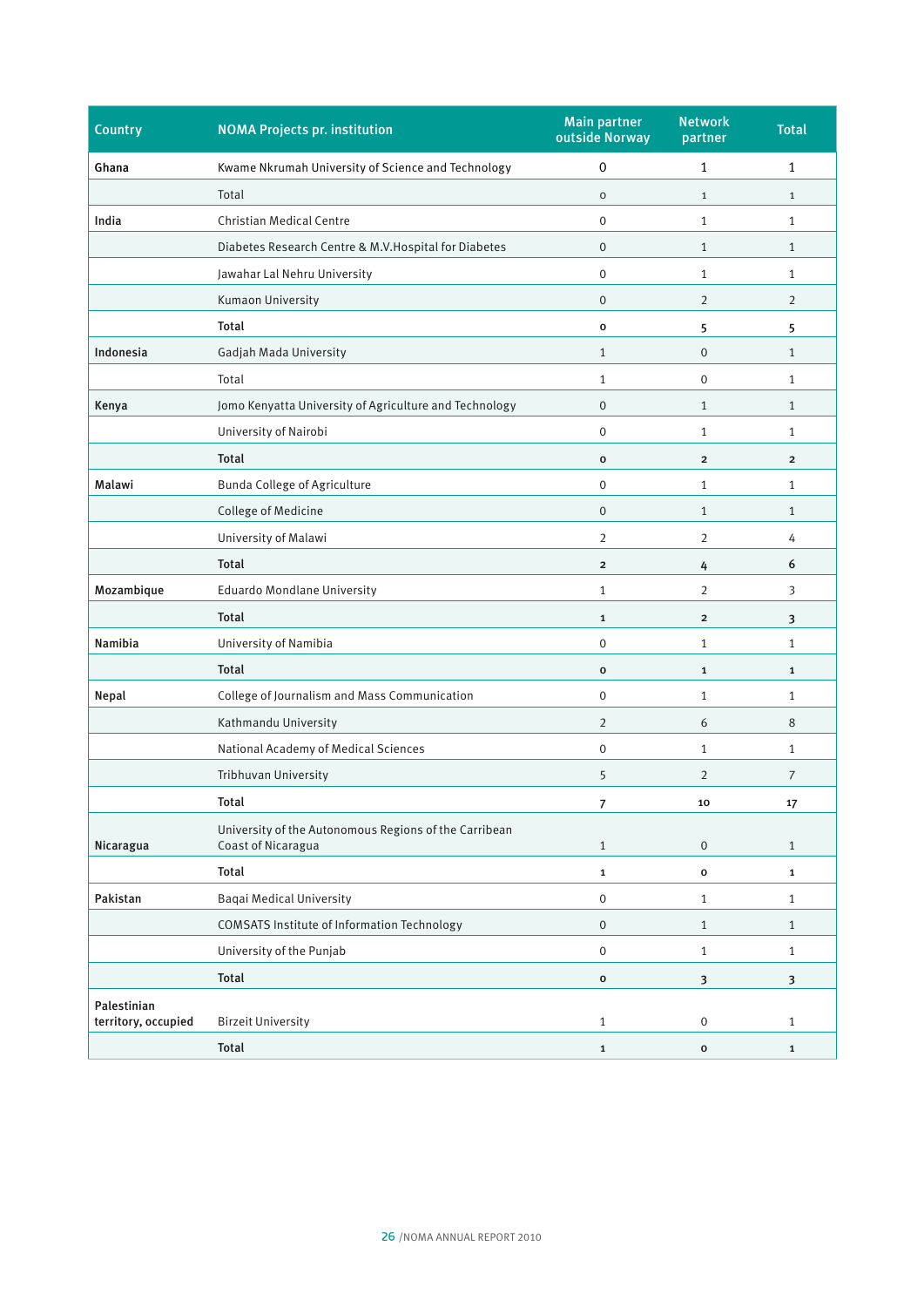| <b>Country</b> | <b>NOMA Projects pr. institution</b>               | <b>Main partner</b><br>outside Norway | <b>Network</b><br>partner | <b>Total</b>   |
|----------------|----------------------------------------------------|---------------------------------------|---------------------------|----------------|
| South Africa   | Stellenbosch University                            | 0                                     | $\mathbf{1}$              | $\mathbf{1}$   |
|                | University of Cape Town                            | $\mathbf 0$                           | $\overline{2}$            | 2              |
|                | University of Kwazulu-Natal                        | $\mathbf{0}$                          | $\mathbf{1}$              | $\mathbf{1}$   |
|                | University of Limpopo, Turfloop Campus             | $\mathbf 0$                           | $\mathbf{1}$              | $\mathbf{1}$   |
|                | University of Witwatersrand                        | $\mathbf{0}$                          | $\mathbf{1}$              | $\mathbf{1}$   |
|                | University of the Western Cape                     | $\mathbf{1}$                          | $\overline{2}$            | 3              |
|                | Total                                              | $\mathbf{1}$                          | 8                         | 9              |
| Sri Lanka      | Eastern University                                 | $\mathbf 0$                           | $\mathbf{1}$              | $\mathbf{1}$   |
|                | University of Colombo                              | $\overline{2}$                        | $\mathbf{1}$              | 3              |
|                | University of Moratuwa                             | $\mathbf{1}$                          | $\mathbf 0$               | $\mathbf{1}$   |
|                | University of Ruhuna                               | $\mathbf{1}$                          | $\overline{2}$            | 3              |
|                | <b>Total</b>                                       | 4                                     | 4                         | 8              |
| Sudan          | Ahfad University for Women                         | $\mathbf{1}$                          | 0                         | $\mathbf{1}$   |
|                | Red Sea University                                 | $\mathbf{1}$                          | 0                         | $\mathbf{1}$   |
|                | <b>Upper Nile University</b>                       | $\boldsymbol{0}$                      | $\mathbf{1}$              | 1              |
|                | <b>Total</b>                                       | $\overline{2}$                        | $\mathbf{1}$              | 3              |
| Tanzania       | Ardi University                                    | 0                                     | $\mathbf{1}$              | $\mathbf{1}$   |
|                | Muhimbili University of Health and Allied Sciences | 3                                     | 0                         | 3              |
|                | Mzumbe University                                  | 0                                     | $\mathbf{1}$              | $\mathbf{1}$   |
|                | University of Dar es Salaam                        | $\overline{2}$                        | 6                         | 8              |
|                | Total                                              | 5                                     | 8                         | 13             |
| Uganda         | Kyambogo University                                | $\mathbf{1}$                          | $\mathbf{1}$              | $\overline{2}$ |
|                | Makerere University                                | 5                                     | 4                         | 9              |
|                | <b>Total</b>                                       | 6                                     | 5                         | 11             |
| Vietnam        | Hanoi School of Public Health                      | $\boldsymbol{0}$                      | 1                         | 1              |
|                | Nha Trang University                               | $\mathbf{1}$                          | $\mathbf 0$               | $\mathbf{1}$   |
|                | <b>Total</b>                                       | $\mathbf{1}$                          | $\mathbf{1}$              | $\mathbf{2}$   |
| Zambia         | University of Zambia                               | 3                                     | $\overline{2}$            | 5              |
|                | <b>Total</b>                                       | 3                                     | $\overline{\mathbf{c}}$   | 5              |
| Zimbabwe       | National University of Science and Technology      | $\mathbf 0$                           | $\overline{2}$            | $\overline{2}$ |
|                | University of Zimbabwe                             | $\,0\,$                               | $\mathbf{1}$              | $\mathbf{1}$   |
|                | Total                                              | $\mathbf{o}$                          | 3                         | 3              |